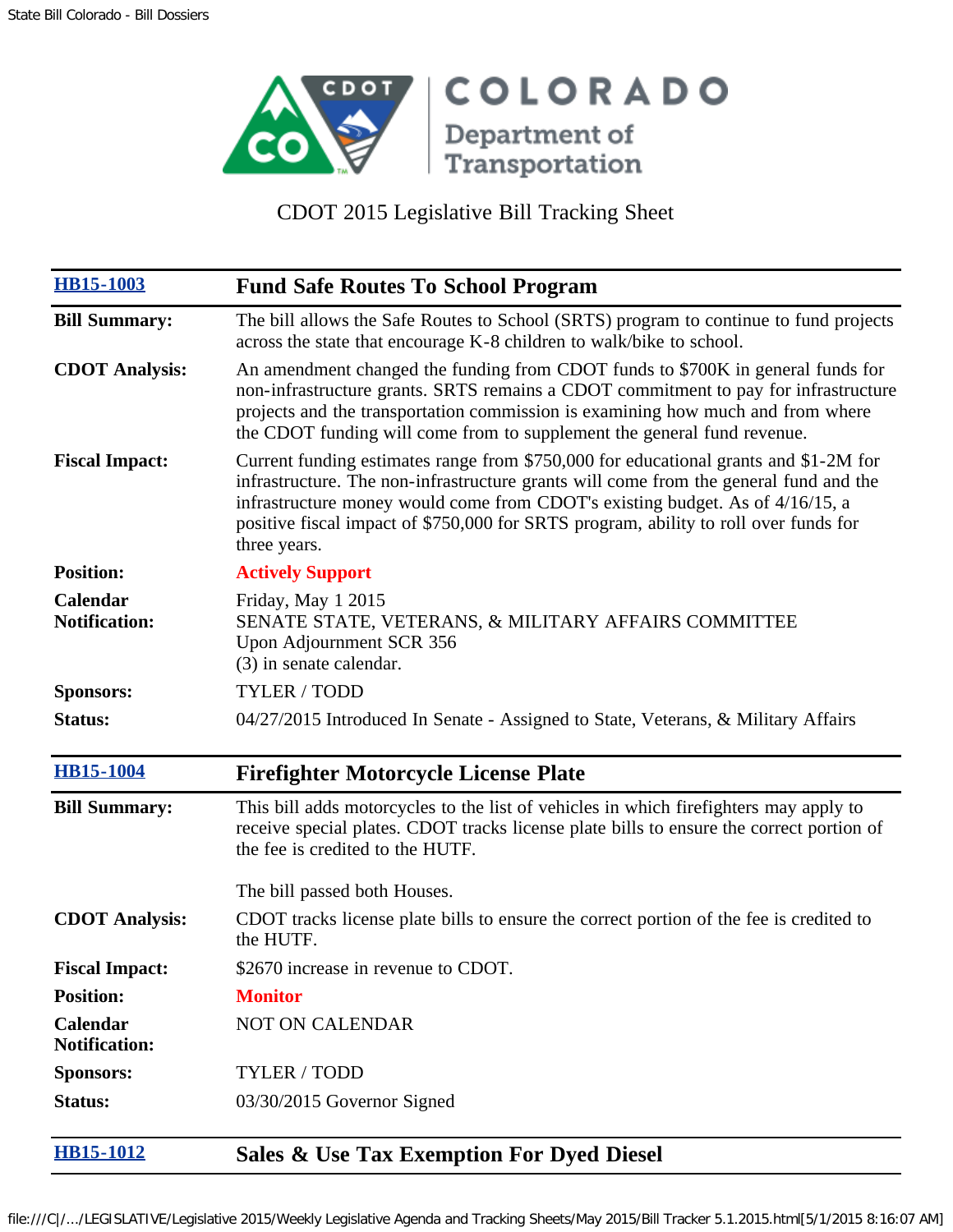| <b>Bill Summary:</b>                    | At the state level dyed diesel is already exempt. The main impact of the legislation is<br>to cities and counties that currently opt not to exempt dyed diesel from sales and use<br>taxes. |
|-----------------------------------------|---------------------------------------------------------------------------------------------------------------------------------------------------------------------------------------------|
|                                         | The bill passed the House and the Senate; sent to the Governor.                                                                                                                             |
| <b>CDOT</b> Analysis:                   | Continuing to monitor the bill to ensure it does not expand use of dyed diesel in a way<br>that reduces revenue to HUTF.                                                                    |
| <b>Fiscal Impact:</b>                   | Minimal and indeterminate.                                                                                                                                                                  |
| <b>Position:</b>                        | <b>Monitor</b>                                                                                                                                                                              |
| <b>Calendar</b><br><b>Notification:</b> | <b>NOT ON CALENDAR</b>                                                                                                                                                                      |
| <b>Sponsors:</b>                        | <b>BECKER J. / SONNENBERG</b>                                                                                                                                                               |
| <b>Status:</b>                          | 03/26/2015 Governor Signed                                                                                                                                                                  |
| <b>HB15-1014</b>                        | <b>Biennial Registration Seasonal Farm Motor Vehicles</b>                                                                                                                                   |
| <b>Bill Summary:</b>                    | The bill seeks to reduce the annual registration of agricultural vehicles to every other<br>year.                                                                                           |
| <b>CDOT</b> Analysis:                   | This bill would reduce funding to the HUTF. It passed out of Transportation<br>Committee 12-1 and passed out of Finance, but died in Appropriations.                                        |
| <b>Fiscal Impact:</b>                   | The revised fiscal note shows a loss of state revenue of \$1.5M the first year and \$1.7M<br>the second year if this bill passes.                                                           |
| <b>Position:</b>                        | <b>Monitor/Oppose</b>                                                                                                                                                                       |
| Calendar<br><b>Notification:</b>        | <b>NOT ON CALENDAR</b>                                                                                                                                                                      |
| <b>Sponsors:</b>                        | <b>DORE</b>                                                                                                                                                                                 |
| Status:                                 | 04/02/2015 House Committee on Appropriations Postpone Indefinitely                                                                                                                          |
| <b>HB15-1026</b>                        | <b>Reserved Parking Disabled Military License Plates</b>                                                                                                                                    |
| <b>Bill Summary:</b>                    | The bill allows any military license plate to have an identifying figure for handicapped<br>parking if the applicant demonstrates a physical impairment affecting mobility.                 |
|                                         | The bill is currenlty in Appropriations.                                                                                                                                                    |
| <b>CDOT Analysis:</b>                   | No policy impact to CDOT. Will continue monitoring for impacts.                                                                                                                             |
| <b>Fiscal Impact:</b>                   | No fiscal impact to CDOT.                                                                                                                                                                   |
| <b>Position:</b>                        | <b>Monitor</b>                                                                                                                                                                              |
| Calendar<br><b>Notification:</b>        | <b>NOT ON CALENDAR</b>                                                                                                                                                                      |
| <b>Sponsors:</b>                        | <b>ROUPE</b>                                                                                                                                                                                |
| Status:                                 | 04/27/2015 House Considered Senate Amendments - Result was to Laid Over Daily                                                                                                               |
| <b>HB15-1043</b>                        | <b>Felony Offense For Repeat DUI Offenders</b>                                                                                                                                              |
| <b>Bill Summary:</b>                    | This bill creates a felony offense for 3 or more DUI/DWAI convictions under certain<br>circumstances.                                                                                       |
| <b>CDOT</b> Analysis:                   | CDOT's Task Force on Drunk and Impaired Driving (CTFDID) follows these bills to                                                                                                             |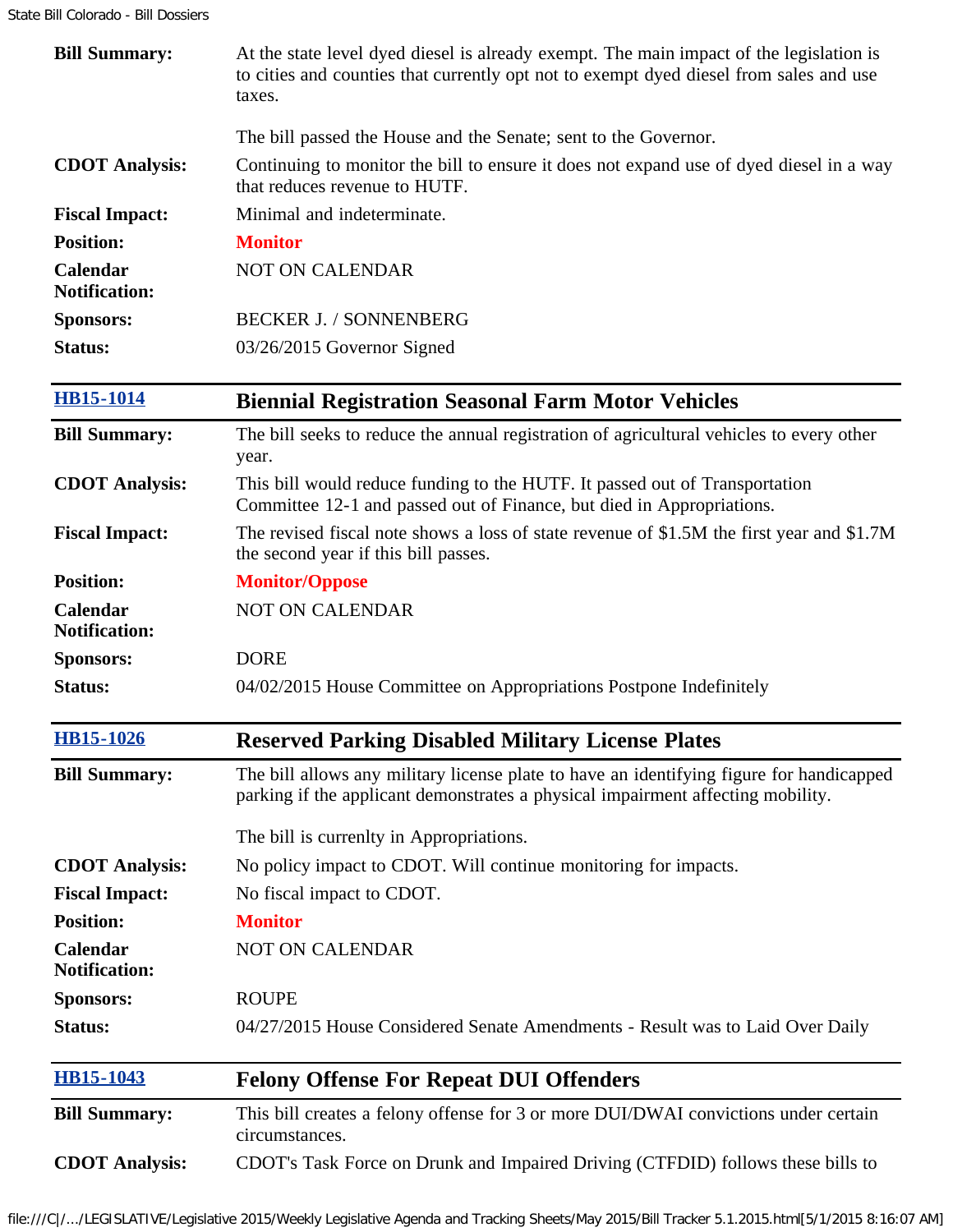|                                  | ensure best practices continue to drive good policy. CDOT has heard that the CTFDID<br>may be asked to do a study review of what other states have in place for a third DUI<br>felony statute.                                                          |
|----------------------------------|---------------------------------------------------------------------------------------------------------------------------------------------------------------------------------------------------------------------------------------------------------|
| <b>Fiscal Impact:</b>            | No fiscal impact on CDOT under current bill and a study review falls under the current<br>role and scope of the CTFDID.                                                                                                                                 |
| <b>Position:</b>                 | <b>Monitor/Support</b>                                                                                                                                                                                                                                  |
| Calendar<br><b>Notification:</b> | Friday, May 1 2015<br>SENATE APPROPRIATIONS COMMITTEE<br>8:00 AM SCR 356<br>(9) in senate calendar.                                                                                                                                                     |
| <b>Sponsors:</b>                 | <b>SAINE / COOKE</b>                                                                                                                                                                                                                                    |
| Status:                          | 04/30/2015 Senate Committee on Finance Refer Unamended to Appropriations                                                                                                                                                                                |
| <b>HB15-1044</b>                 | <b>Periodic Legislative Review Executive Branch Rules</b>                                                                                                                                                                                               |
| <b>Bill Summary:</b>             | The bill creates a schedule for the legislative review, including a policy review and a<br>legal review, over a 4-year period of all of CDOT's rules. The bill died on a thin<br>bipartisan vote in committee.                                          |
| <b>CDOT</b> Analysis:            | CDOT already complies with the requirements of the bill, however the bill adds an<br>unreasonable timeline for review of all rules. Quantifying the fiscal impact of our rules<br>would require additional FTEs.                                        |
| <b>Fiscal Impact:</b>            | Estimated additional 3,000 hours of work to comply.                                                                                                                                                                                                     |
| <b>Position:</b>                 | <b>Oppose</b>                                                                                                                                                                                                                                           |
| Calendar<br><b>Notification:</b> | <b>NOT ON CALENDAR</b>                                                                                                                                                                                                                                  |
| <b>Sponsors:</b>                 | <b>KLINGENSCHMITT</b>                                                                                                                                                                                                                                   |
| <b>Status:</b>                   | 03/02/2015 House Committee on State, Veterans, & Military Affairs Postpone<br>Indefinitely                                                                                                                                                              |
| <b>HB15-1046</b>                 | <b>Highway Project Contract Amount Limit Waivers</b>                                                                                                                                                                                                    |
| <b>Bill Summary:</b>             | Bill allows the Executive Director to approve low bid project even if fewer than three<br>bids applied. Transparency sideboards, such as a three year sunset and additional<br>reporting to the General Assembly.                                       |
| <b>CDOT</b> Analysis:            | This bill helps increase the number of projects CDOT may accomplish in a year.<br>Currently, CDOT needs to re-advertise bids with fewer than three bids, and this would<br>allow those to go forward instead. The bill passed the House and the Senate. |
| <b>Fiscal Impact:</b>            | CDOT spends around \$5-10,000 to re advertise these projects.                                                                                                                                                                                           |
| <b>Position:</b>                 | <b>Actively Support</b>                                                                                                                                                                                                                                 |
| Calendar<br><b>Notification:</b> | <b>NOT ON CALENDAR</b>                                                                                                                                                                                                                                  |
| <b>Sponsors:</b>                 | <b>MORENO / SCOTT</b>                                                                                                                                                                                                                                   |
| Status:                          | 04/08/2015 Governor Signed                                                                                                                                                                                                                              |
| <b>HB15-1054</b>                 | <b>Off-Highway Vehicle Roadway Registration</b>                                                                                                                                                                                                         |
| <b>Bill Summary:</b>             | Allows OHVs onto county roads. Establishes a titling and registration process for                                                                                                                                                                       |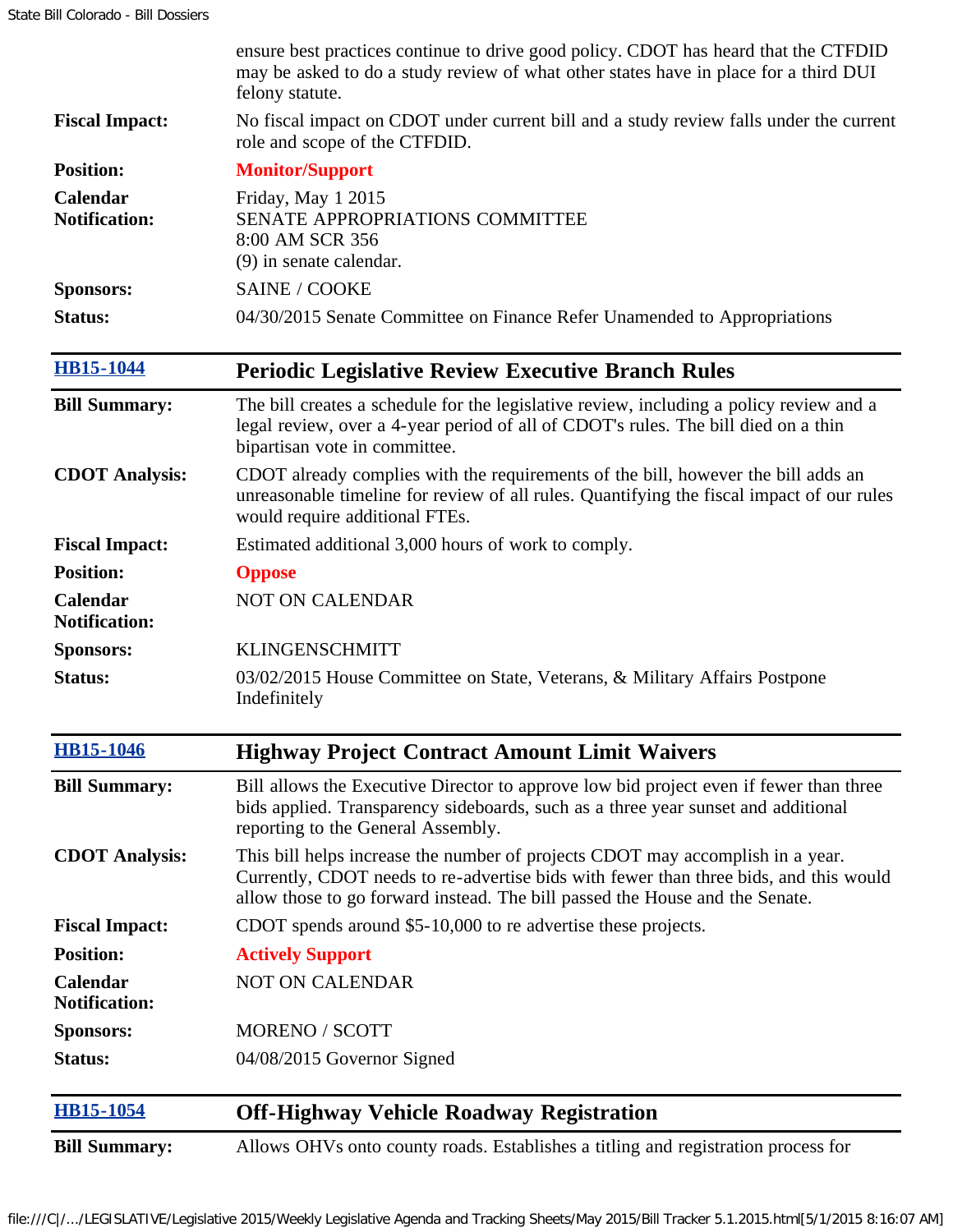|                                  | OHVs. Would allow young children, ages 10 and up, to drive OHVs under direct<br>parental supervision.                                                                                                                                                                                                                                                                                                                                                                                                                                                                                                                                                 |
|----------------------------------|-------------------------------------------------------------------------------------------------------------------------------------------------------------------------------------------------------------------------------------------------------------------------------------------------------------------------------------------------------------------------------------------------------------------------------------------------------------------------------------------------------------------------------------------------------------------------------------------------------------------------------------------------------|
|                                  | The bill died in the House Finance committee.                                                                                                                                                                                                                                                                                                                                                                                                                                                                                                                                                                                                         |
| <b>CDOT</b> Analysis:            | CDOT and CSP have safety concerns about OHVs on county roads, but the sponsor<br>amended out language allowing young kids to drive OHVs. With these amendments,<br>CO State Patrol and CDOT are neutral on the bill.                                                                                                                                                                                                                                                                                                                                                                                                                                  |
| <b>Fiscal Impact:</b>            | None                                                                                                                                                                                                                                                                                                                                                                                                                                                                                                                                                                                                                                                  |
| <b>Position:</b>                 | <b>Monitor</b>                                                                                                                                                                                                                                                                                                                                                                                                                                                                                                                                                                                                                                        |
| Calendar<br><b>Notification:</b> | NOT ON CALENDAR                                                                                                                                                                                                                                                                                                                                                                                                                                                                                                                                                                                                                                       |
| <b>Sponsors:</b>                 | <b>BROWN</b>                                                                                                                                                                                                                                                                                                                                                                                                                                                                                                                                                                                                                                          |
| Status:                          | 02/19/2015 House Committee on Finance Postpone Indefinitely                                                                                                                                                                                                                                                                                                                                                                                                                                                                                                                                                                                           |
| <b>HB15-1055</b>                 | <b>Participation In State Employee Assistance Program</b>                                                                                                                                                                                                                                                                                                                                                                                                                                                                                                                                                                                             |
| <b>Bill Summary:</b>             | The bill clarifies that the dependant of a state employee is not eligible to be the sole<br>and direct recipient of services from an employee assistance program, but that the<br>program may allow the participation of a state employee's dependant or any other<br>person who is not a state employee in an employee assistance program if such<br>participation is necessary to provide effective counseling and assistance to a state<br>employee.                                                                                                                                                                                               |
| <b>CDOT</b> Analysis:            | Under current law, state employees may participate in assistance programs to address<br>conflict resolution, crisis intervention, anger management, employer and employee<br>mediation, consultations regarding problem employees, violence in the workplace<br>training, sexual harassment training, and any other facilitated groups and workshops<br>deemed necessary to address workplace challenges. There are certain situations in<br>which the participation of a dependent of a state employee may improve the<br>effectiveness of the employee assistance program. The bill passed both Houses and is<br>awaiting the Governor's signature. |
| <b>Fiscal Impact:</b>            | No impact                                                                                                                                                                                                                                                                                                                                                                                                                                                                                                                                                                                                                                             |
| <b>Position:</b>                 | <b>Monitor</b>                                                                                                                                                                                                                                                                                                                                                                                                                                                                                                                                                                                                                                        |
| Calendar<br><b>Notification:</b> | <b>NOT ON CALENDAR</b>                                                                                                                                                                                                                                                                                                                                                                                                                                                                                                                                                                                                                                |
| <b>Sponsors:</b>                 | <b>ESGAR</b>                                                                                                                                                                                                                                                                                                                                                                                                                                                                                                                                                                                                                                          |
| Status:                          | 03/26/2015 Governor Signed                                                                                                                                                                                                                                                                                                                                                                                                                                                                                                                                                                                                                            |
| <b>HB15-1068</b>                 | <b>Motor Vehicle Impeding Traffic</b>                                                                                                                                                                                                                                                                                                                                                                                                                                                                                                                                                                                                                 |
| <b>Bill Summary:</b>             | The bill creates a presumption that a person is impeding traffic if at least 4 motor<br>vehicles are following immediately behind and the person is traveling at least 5 miles<br>per hour below the<br>speed limit. Vehicles with the slow-moving vehicle emblem are exempted from the<br>law against impeding traffic.                                                                                                                                                                                                                                                                                                                              |
|                                  | There would have been some small increase to the HUTF from the traffic tickets<br>citations, but the bill was PI'd in House Transportation.                                                                                                                                                                                                                                                                                                                                                                                                                                                                                                           |
| <b>CDOT</b> Analysis:            | The bill would have helped in traffic safety and flow on two lane roads.                                                                                                                                                                                                                                                                                                                                                                                                                                                                                                                                                                              |
| <b>Fiscal Impact:</b>            | The fiscal impact would've been minimal and indeterminate.                                                                                                                                                                                                                                                                                                                                                                                                                                                                                                                                                                                            |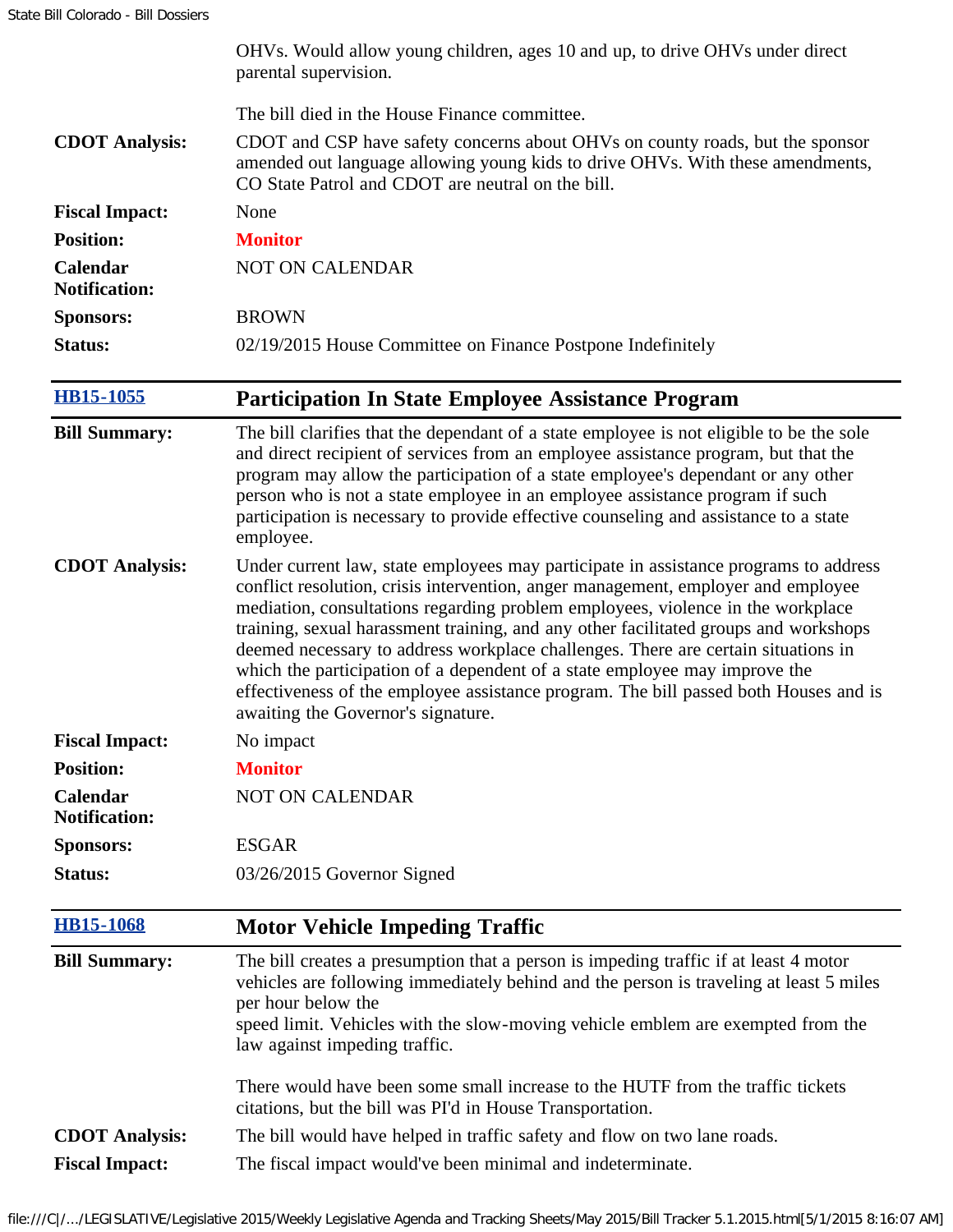| <b>Position:</b>                 | <b>Monitor</b>                                                                                                                                                                                                                                                                                                                                                                                                                                           |
|----------------------------------|----------------------------------------------------------------------------------------------------------------------------------------------------------------------------------------------------------------------------------------------------------------------------------------------------------------------------------------------------------------------------------------------------------------------------------------------------------|
| Calendar<br><b>Notification:</b> | NOT ON CALENDAR                                                                                                                                                                                                                                                                                                                                                                                                                                          |
| <b>Sponsors:</b>                 | <b>WILSON</b>                                                                                                                                                                                                                                                                                                                                                                                                                                            |
| Status:                          | 01/28/2015 House Committee on Transportation & Energy Postpone Indefinitely                                                                                                                                                                                                                                                                                                                                                                              |
| <b>HB15-1077</b>                 | <b>Modify Late Vehicle Registration Fee</b>                                                                                                                                                                                                                                                                                                                                                                                                              |
| <b>Bill Summary:</b>             | Bill seeks to create a maximum limit of \$10 for FASTER late fees. Bill died in House<br>State Affairs.                                                                                                                                                                                                                                                                                                                                                  |
| <b>CDOT</b> Analysis:            | By reducing the amount of the FASTER late fee charge, there would have been a<br>significant fiscal impact to the FASTER budget for the state.                                                                                                                                                                                                                                                                                                           |
| <b>Fiscal Impact:</b>            | \$10,536,000 revenue loss in FY2016-17 and beyond.                                                                                                                                                                                                                                                                                                                                                                                                       |
| <b>Position:</b>                 | <b>Monitor/Oppose</b>                                                                                                                                                                                                                                                                                                                                                                                                                                    |
| Calendar<br><b>Notification:</b> | <b>NOT ON CALENDAR</b>                                                                                                                                                                                                                                                                                                                                                                                                                                   |
| <b>Sponsors:</b>                 | <b>WILSON</b>                                                                                                                                                                                                                                                                                                                                                                                                                                            |
| Status:                          | 01/28/2015 House Committee on State, Veterans, & Military Affairs Postpone<br>Indefinitely                                                                                                                                                                                                                                                                                                                                                               |
| <b>HB15-1089</b>                 | <b>Register Title Kei Vehicle For Roadway</b>                                                                                                                                                                                                                                                                                                                                                                                                            |
| <b>Bill Summary:</b>             | This bill authorizes a person to drive a kei vehicle on a roadway if it is registered with<br>the division of motor vehicles. It sets the cost of registration to \$15 and specifies that<br>the kei vehicle must follow the rules of the road and cannot be driven on limited-<br>access highways or roads with a speed limit greater that 55 mph.                                                                                                      |
| <b>CDOT</b> Analysis:            | CDOT looks at bills like these to ensure only safe vehicles are allowed on roads, and to<br>apply appropriate FASTER fees to the vehicles. In the case of kei vehicles, they do not<br>meet NHTSA safety standards for vehicles that can travel faster than 20 mph. These<br>vehicles are unclassified, but CDOT is continuing to work with the sponsor to<br>determine the registration amount to accurately reflect the appropriate registration fees. |
| <b>Fiscal Impact:</b>            | Defer to DOR. Minimal fiscal impact for CDOT based off of \$15 registration fee<br>instead of actual registration fees.                                                                                                                                                                                                                                                                                                                                  |
| <b>Position:</b>                 | <b>Amend</b>                                                                                                                                                                                                                                                                                                                                                                                                                                             |
| Calendar<br><b>Notification:</b> | <b>NOT ON CALENDAR</b>                                                                                                                                                                                                                                                                                                                                                                                                                                   |
| <b>Sponsors:</b>                 | <b>PRIMAVERA</b>                                                                                                                                                                                                                                                                                                                                                                                                                                         |
| Status:                          | $04/22/2015$ House Committee on Transportation & Energy Postpone Indefinitely                                                                                                                                                                                                                                                                                                                                                                            |
| <b>HB15-1090</b>                 | <b>County Retail Marijuana Impacts Grant Program</b>                                                                                                                                                                                                                                                                                                                                                                                                     |
| <b>Bill Summary:</b>             | This bill would have skimmed 30% off the top from the Marijuana Tax Cash Fund for<br>grants to counties looking for help with the impacts of marijuana.                                                                                                                                                                                                                                                                                                  |
|                                  | The bill was PI'd in Local Government Committee.                                                                                                                                                                                                                                                                                                                                                                                                         |
| <b>CDOT</b> Analysis:            | The MTCF is \$24.3M, so around \$7M off the top would have gone to the grant<br>program in DOLA. Eight Departments receive MTCF money, with CDPHE and DHS<br>with the most at \$9.7M.                                                                                                                                                                                                                                                                    |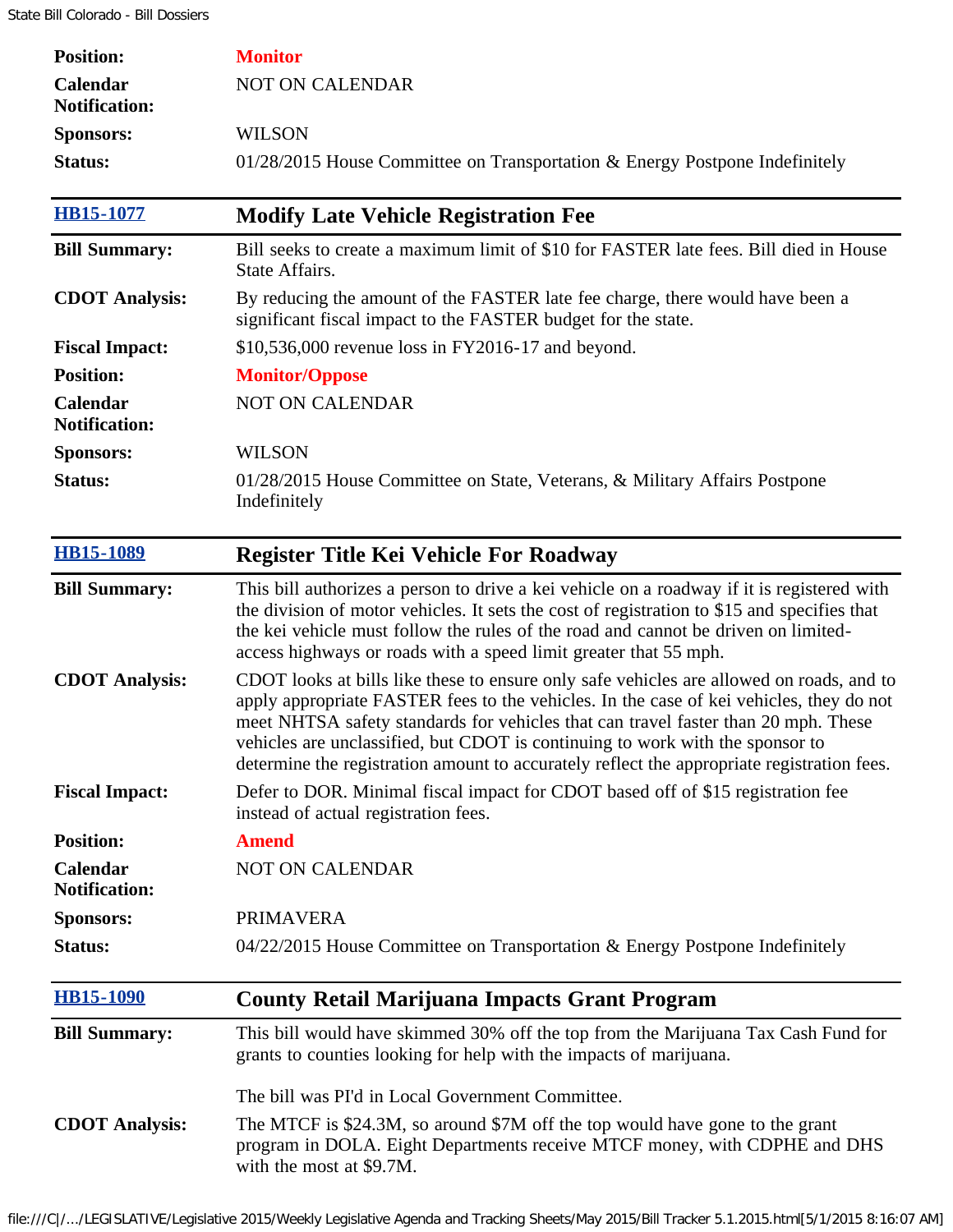| <b>Fiscal Impact:</b>            | CDOT administers the Marijuana Impaired Driving campaign at \$450,000/yr.                                                                                                                                                                                                                                                                                                                                                     |
|----------------------------------|-------------------------------------------------------------------------------------------------------------------------------------------------------------------------------------------------------------------------------------------------------------------------------------------------------------------------------------------------------------------------------------------------------------------------------|
| <b>Position:</b>                 | <b>Monitor</b>                                                                                                                                                                                                                                                                                                                                                                                                                |
| Calendar<br><b>Notification:</b> | <b>NOT ON CALENDAR</b>                                                                                                                                                                                                                                                                                                                                                                                                        |
| <b>Sponsors:</b>                 | <b>DORE</b>                                                                                                                                                                                                                                                                                                                                                                                                                   |
| Status:                          | 02/05/2015 House Committee on Local Government Postpone Indefinitely                                                                                                                                                                                                                                                                                                                                                          |
| <b>HB15-1098</b>                 | <b>Red Light Camera</b>                                                                                                                                                                                                                                                                                                                                                                                                       |
| <b>Bill Summary:</b>             | The bill would prohibit the state and local governments from using technology that<br>captures photos of vehicles breaking traffic laws.                                                                                                                                                                                                                                                                                      |
|                                  | Right now the bill is sitting in Appropriations.                                                                                                                                                                                                                                                                                                                                                                              |
| <b>CDOT</b> Analysis:            | CDOT has opposed these bills over the last years because of the negative impact a<br>prohibition of red light cameras has on traffic safety. Additionally, CDOT would be<br>prohibited from using red light cameras in our work zones to protect worker safety.                                                                                                                                                               |
| <b>Fiscal Impact:</b>            | No fiscal impacts to CDOT.                                                                                                                                                                                                                                                                                                                                                                                                    |
| <b>Position:</b>                 | <b>Monitor/Oppose</b>                                                                                                                                                                                                                                                                                                                                                                                                         |
| Calendar<br><b>Notification:</b> | Friday, May 1 2015<br>THIRD READING OF BILLS - FINAL PASSAGE<br>$(24)$ in house calendar.                                                                                                                                                                                                                                                                                                                                     |
| <b>Sponsors:</b>                 | HUMPHREY / NEVILLE T.                                                                                                                                                                                                                                                                                                                                                                                                         |
| Status:                          | 04/30/2015 House Second Reading Special Order - Passed with Amendments -<br>Committee, Floor                                                                                                                                                                                                                                                                                                                                  |
| <b>HB15-1109</b>                 | <b>Additional SB09-228 Transfers To HUTF &amp; Cap Constr</b>                                                                                                                                                                                                                                                                                                                                                                 |
| <b>Bill Summary:</b>             | This bill continues SB228 transfers beyond the current five year limit if, during any of<br>those years, the amount of SB228 funds zeros out because of TABOR growth limits.<br>CDOT would receive SB228 transfers in subsequent years when the growth trigger<br>does not apply.                                                                                                                                             |
| <b>CDOT</b> Analysis:            | The protection of SB228 funding is of highest priority for CDOT. This bill allows<br>additional funding to come to the Department outside of the current five year window,<br>which is good. One risk is that this is seen as THE fix for SB228 funding and the<br>General Assembly just kicks the problem down the road for future legislators. The bill<br>was laid over while conversations continue about TABOR revenues. |
| <b>Fiscal Impact:</b>            | Significant positive impact for CDOT, with potential up to \$800M over all years of the<br>transfer.                                                                                                                                                                                                                                                                                                                          |
| <b>Position:</b>                 | <b>Monitor/Support</b>                                                                                                                                                                                                                                                                                                                                                                                                        |
| Calendar<br><b>Notification:</b> | Friday, May 1 2015<br>Appropriations<br>9:00 a.m. Room LSB-A<br>$(15)$ in house calendar.                                                                                                                                                                                                                                                                                                                                     |
| <b>Sponsors:</b>                 | <b>DELGROSSO</b>                                                                                                                                                                                                                                                                                                                                                                                                              |
| Status:                          | 04/30/2015 House Committee on Finance Refer Unamended to Appropriations                                                                                                                                                                                                                                                                                                                                                       |
| <b>HB15-1110</b>                 | <b>Review Of Principal Departments Of State Gov</b>                                                                                                                                                                                                                                                                                                                                                                           |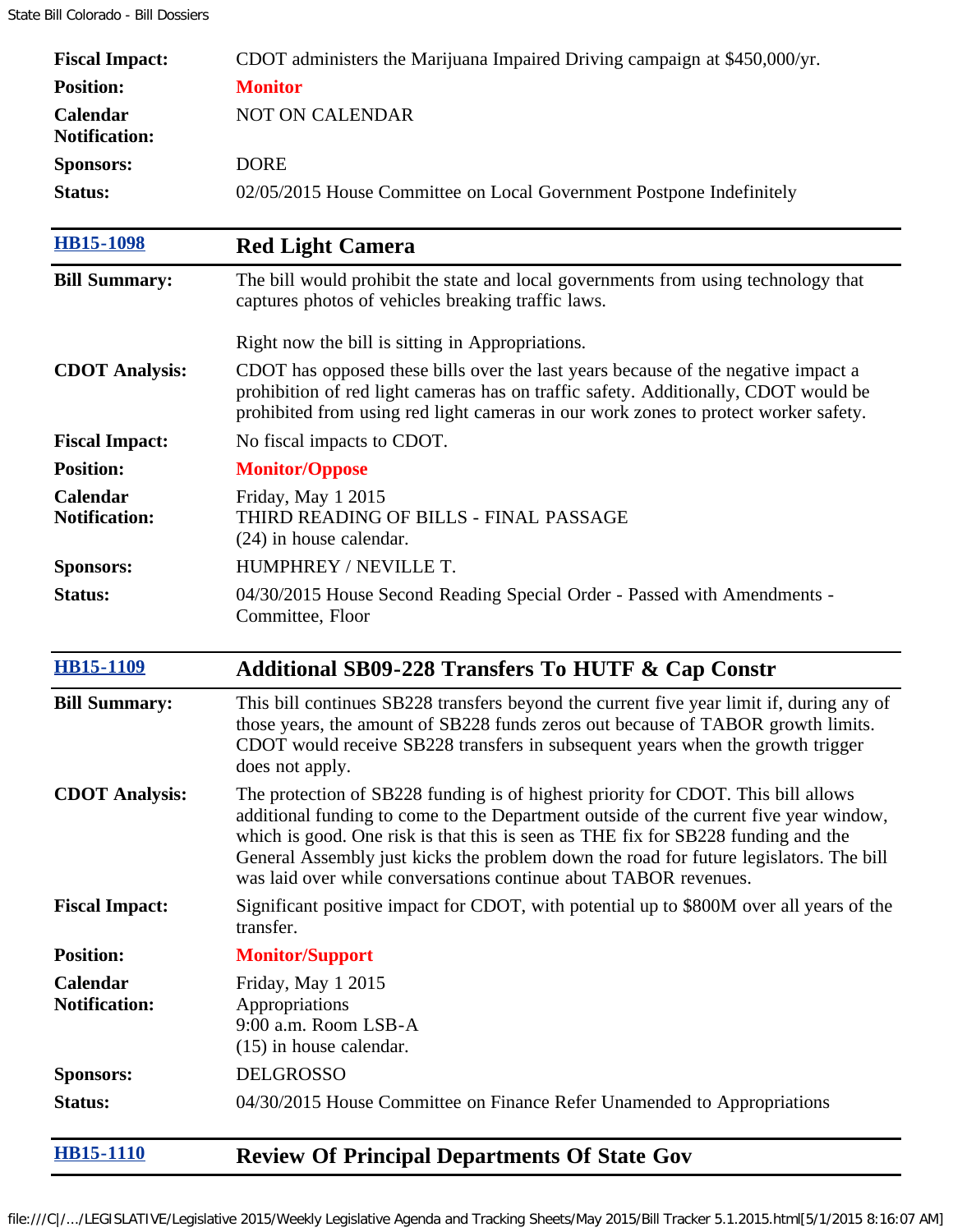| <b>Bill Summary:</b>             | Requires the OSPB to do an audit/review of every state department to recommend<br>whether to terminate, continue or reestablish the departments.                                                                                                                                                                                                                                                                                                                                                                                                                                                                                  |
|----------------------------------|-----------------------------------------------------------------------------------------------------------------------------------------------------------------------------------------------------------------------------------------------------------------------------------------------------------------------------------------------------------------------------------------------------------------------------------------------------------------------------------------------------------------------------------------------------------------------------------------------------------------------------------|
| <b>CDOT</b> Analysis:            | This would mean additional time and energy conforming with any new OSPB reviews.                                                                                                                                                                                                                                                                                                                                                                                                                                                                                                                                                  |
| <b>Fiscal Impact:</b>            | CDOT's preparation and participation in this process would occur once. It is twofold in<br>that 1) CDOT would provide sufficient info and data to DORA upon which to make a<br>recommendation to OLLS on whether CDOT be terminated, continue or reestablished<br>through discussions with the CFO (10 hours), COO (5 hours) and individual<br>management divisions and offices (5 hours). Multiply the 5 hour number by the<br>number of management participating in any analysis; and 2) Preparing the Exec Dir<br>and CFO for appearing at any hearing(s), a min of 2 hours, and an 3 add'l hours<br>attending any hearing(s). |
| <b>Position:</b>                 | <b>Monitor</b>                                                                                                                                                                                                                                                                                                                                                                                                                                                                                                                                                                                                                    |
| Calendar<br><b>Notification:</b> | <b>NOT ON CALENDAR</b>                                                                                                                                                                                                                                                                                                                                                                                                                                                                                                                                                                                                            |
| <b>Sponsors:</b>                 | <b>SZABO</b>                                                                                                                                                                                                                                                                                                                                                                                                                                                                                                                                                                                                                      |
| <b>Status:</b>                   | 03/23/2015 House Committee on State, Veterans, & Military Affairs Postpone<br>Indefinitely                                                                                                                                                                                                                                                                                                                                                                                                                                                                                                                                        |
| <b>HB15-1115</b>                 | <b>Use Of Unmanned Aerial Vehicles</b>                                                                                                                                                                                                                                                                                                                                                                                                                                                                                                                                                                                            |
| <b>Bill Summary:</b>             | This bill defines some privacy issues surrounding the use of unmanned aerial vehicles<br>$(UAVs)$ .                                                                                                                                                                                                                                                                                                                                                                                                                                                                                                                               |
|                                  | It was heard in Judiciary committee and held over for another week after members<br>heard testimony.                                                                                                                                                                                                                                                                                                                                                                                                                                                                                                                              |
| <b>CDOT</b> Analysis:            | CDOT continues to monitor to ensure economic development for UAV industry isn't<br>harmed and CDOT can still use UAVs for CDOT purposes.                                                                                                                                                                                                                                                                                                                                                                                                                                                                                          |
| <b>Fiscal Impact:</b>            | No fiscal impact to CDOT.                                                                                                                                                                                                                                                                                                                                                                                                                                                                                                                                                                                                         |
| <b>Position:</b>                 | <b>Monitor</b>                                                                                                                                                                                                                                                                                                                                                                                                                                                                                                                                                                                                                    |
| Calendar<br><b>Notification:</b> | Friday, May 1 2015<br><b>GENERAL ORDERS - SECOND READING OF BILLS</b><br>(3) in senate calendar.                                                                                                                                                                                                                                                                                                                                                                                                                                                                                                                                  |
| <b>Sponsors:</b>                 | <b>LAWRENCE</b>                                                                                                                                                                                                                                                                                                                                                                                                                                                                                                                                                                                                                   |
| Status:                          | 04/29/2015 Senate Committee on Local Government Refer Amended to Senate<br>Committee of the Whole                                                                                                                                                                                                                                                                                                                                                                                                                                                                                                                                 |
| <b>HB15-1134</b>                 | <b>New Diesel Motor Vehicles Emissions Testing</b>                                                                                                                                                                                                                                                                                                                                                                                                                                                                                                                                                                                |
| <b>Bill Summary:</b>             | This bill allows heavy diesel fuel vehicles above 26,000 pounds and manufactured<br>2014 or later an additional two years before having an emissions test.                                                                                                                                                                                                                                                                                                                                                                                                                                                                        |
|                                  | The bill passed the House and is in the Senate.                                                                                                                                                                                                                                                                                                                                                                                                                                                                                                                                                                                   |
| <b>CDOT</b> Analysis:            | CDOT impact is financial as we get a portion of the emission testing costs.                                                                                                                                                                                                                                                                                                                                                                                                                                                                                                                                                       |
| <b>Fiscal Impact:</b>            | According to CDPHE, who manages the Diesel Opacity Program, the total hit to the<br>state general fund would be just over \$3,000.                                                                                                                                                                                                                                                                                                                                                                                                                                                                                                |
| <b>Position:</b>                 | <b>Monitor</b>                                                                                                                                                                                                                                                                                                                                                                                                                                                                                                                                                                                                                    |
| Calendar<br><b>Notification:</b> | <b>NOT ON CALENDAR</b>                                                                                                                                                                                                                                                                                                                                                                                                                                                                                                                                                                                                            |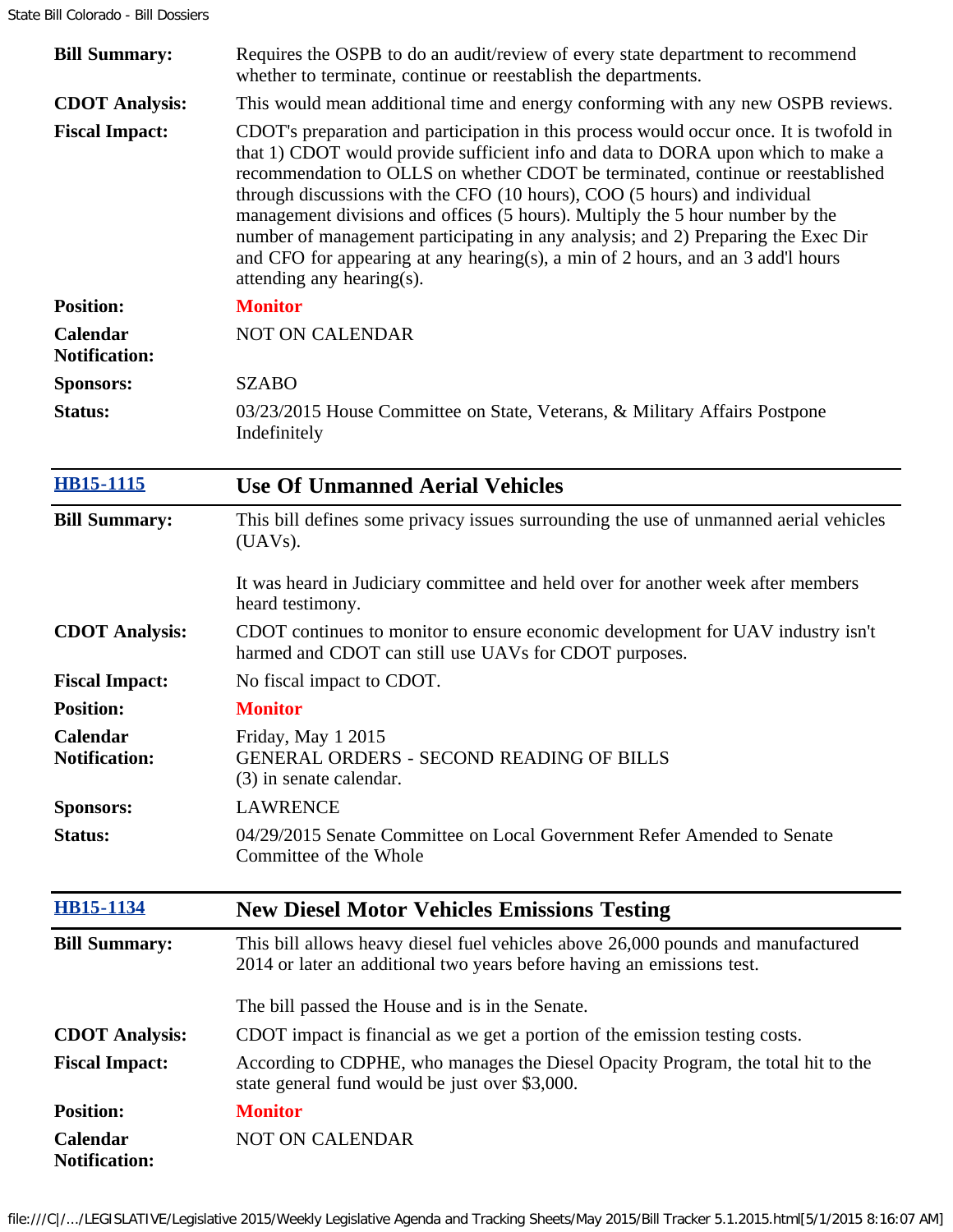State Bill Colorado - Bill Dossiers

| <b>Sponsors:</b>                 | <b>CORAM / COOKE</b>                                                                                                                                                                                                                                                                                                                                                                                            |
|----------------------------------|-----------------------------------------------------------------------------------------------------------------------------------------------------------------------------------------------------------------------------------------------------------------------------------------------------------------------------------------------------------------------------------------------------------------|
| Status:                          | 04/27/2015 House Considered Senate Amendments - Result was to Concur - Repass                                                                                                                                                                                                                                                                                                                                   |
| <b>HB15-1148</b>                 | <b>Transfer Gen Fund Surplus To State Highway Fund</b>                                                                                                                                                                                                                                                                                                                                                          |
| <b>Bill Summary:</b>             | This most excellent bill takes the general fund surplus for this fiscal year and deposits<br>it into the State Highway Fund. Unfortunately, the House committee disagreed and<br>killed the bill.                                                                                                                                                                                                               |
| <b>CDOT</b> Analysis:            | This would be a nice bonus. Interestingly, the committee votes were more partisan<br>views on TABOR than the need for transportation funding. A reflection of the<br>understood needs for infrastructure funding while not recognizing TABOR's negative<br>effects.                                                                                                                                             |
| <b>Fiscal Impact:</b>            | The latest surplus estimates range from \$125 - \$196M.                                                                                                                                                                                                                                                                                                                                                         |
| <b>Position:</b>                 | <b>Monitor/Support</b>                                                                                                                                                                                                                                                                                                                                                                                          |
| Calendar<br><b>Notification:</b> | <b>NOT ON CALENDAR</b>                                                                                                                                                                                                                                                                                                                                                                                          |
| <b>Sponsors:</b>                 | <b>BROWN</b>                                                                                                                                                                                                                                                                                                                                                                                                    |
| Status:                          | 03/02/2015 House Committee on State, Veterans, & Military Affairs Postpone<br>Indefinitely                                                                                                                                                                                                                                                                                                                      |
| <b>HB15-1173</b>                 | Winter Driving I-70 Tread Depth & Tire Chains                                                                                                                                                                                                                                                                                                                                                                   |
| <b>Bill Summary:</b>             | Requires a 4/32 inch tread depth on West I-70 during certain months and bad weather<br>conditions. Allows Colorado State Patrol to enforce. The bill passed the House with a<br>strong bipartisan vote. There will be an amendment in the Senate that keeps the same<br>intent, but instead of specific dates for traction control devices, they will be required<br>when weather events occur to justify them. |
| <b>CDOT</b> Analysis:            | The bill was amended in the Senate to include more highways and mountain passes,<br>however, it was then amended again on third reading to turn the entire bill into a study.                                                                                                                                                                                                                                   |
| <b>Fiscal Impact:</b>            | Although some of the fees collected from this fine would be deposited into the<br>Highway Users Tax Fund, the Department does not expect Colorado State Patrol to<br>issue many tickets for this violation. CDOT expects this bill to have a minimal and<br>indeterminate impact on revenues.                                                                                                                   |
| <b>Position:</b>                 | <b>Actively Support</b>                                                                                                                                                                                                                                                                                                                                                                                         |
| Calendar<br><b>Notification:</b> | <b>NOT ON CALENDAR</b>                                                                                                                                                                                                                                                                                                                                                                                          |
| <b>Sponsors:</b>                 | <b>MITSCH BUSH</b>                                                                                                                                                                                                                                                                                                                                                                                              |
| Status:                          | 04/22/2015 House Considered Senate Amendments - Result was to Laid Over Daily                                                                                                                                                                                                                                                                                                                                   |
| <b>HB15-1197</b>                 | <b>Indemnity In Public Construction Contracts</b>                                                                                                                                                                                                                                                                                                                                                               |
| <b>Bill Summary:</b>             | Currently, small professional design firms that contract with some public entities are<br>under a duty to defend clause in their contracts. This requires the firm, who doesn't<br>have insurance to pay for litigation costs, to step up and help defend a public entity<br>against a lawsuit. The bill also requires the public entity to face all initial legal<br>challenges before assigning liability.    |
| <b>CDOT</b> Analysis:            | Rep Tate amended the bill in response to CDOT's concerns that this bill would<br>interfere with existing contract dispute resolution processes. After multiple meetings                                                                                                                                                                                                                                         |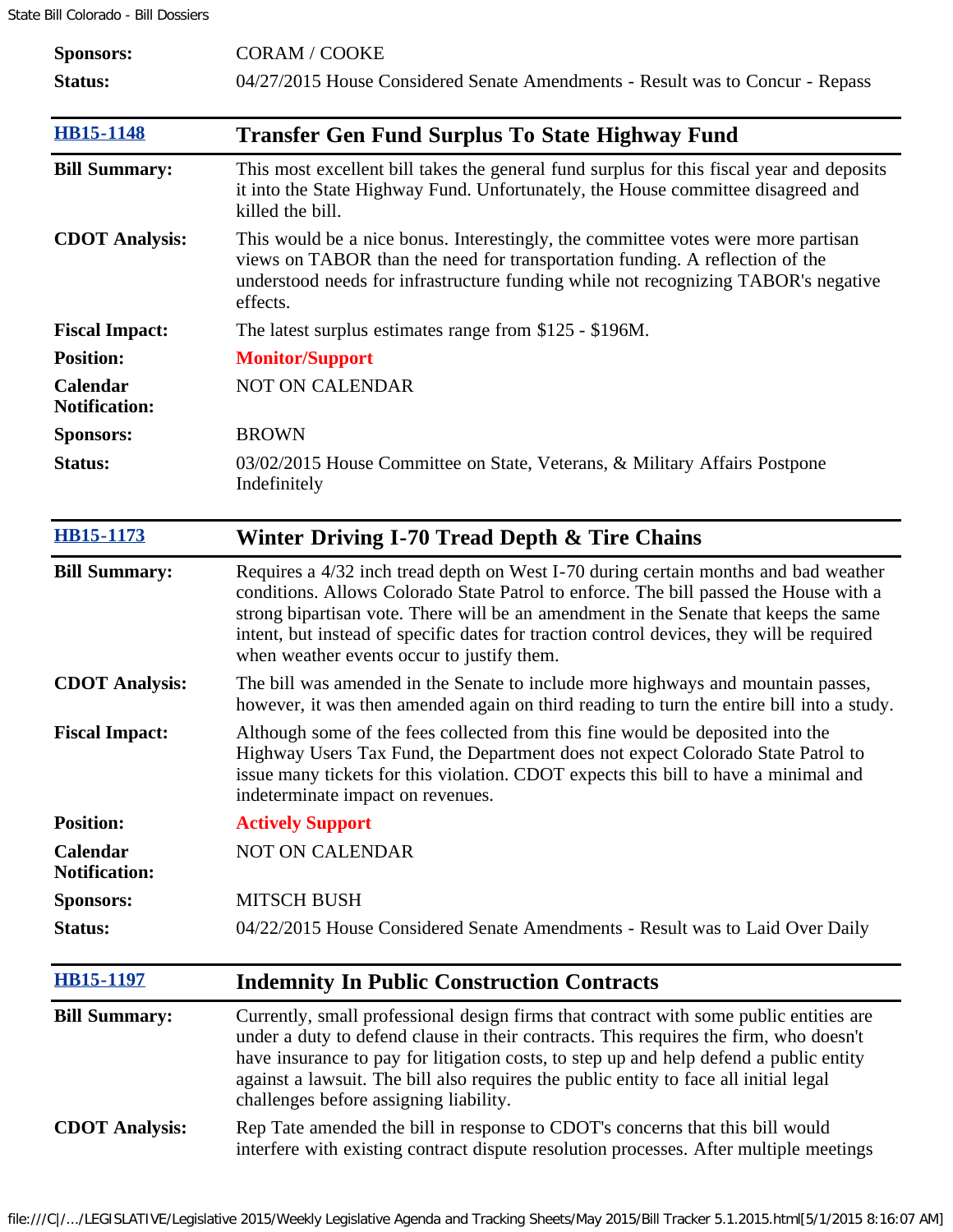|                                         | CDOT is comfortable with the amendments and neutral on the bill.                                                                                                                                                                                                                                                                                                                                                                                                                                                        |
|-----------------------------------------|-------------------------------------------------------------------------------------------------------------------------------------------------------------------------------------------------------------------------------------------------------------------------------------------------------------------------------------------------------------------------------------------------------------------------------------------------------------------------------------------------------------------------|
| <b>Fiscal Impact:</b>                   | Any impact will be absorbed within existing FTE resources.                                                                                                                                                                                                                                                                                                                                                                                                                                                              |
| <b>Position:</b>                        | <b>Monitor</b>                                                                                                                                                                                                                                                                                                                                                                                                                                                                                                          |
| Calendar<br><b>Notification:</b>        | NOT ON CALENDAR                                                                                                                                                                                                                                                                                                                                                                                                                                                                                                         |
| <b>Sponsors:</b>                        | <b>TATE / JAHN</b>                                                                                                                                                                                                                                                                                                                                                                                                                                                                                                      |
| <b>Status:</b>                          | 04/10/2015 Governor Signed                                                                                                                                                                                                                                                                                                                                                                                                                                                                                              |
| HB15-1209                               | <b>CDOT Highway Maintenance Division</b>                                                                                                                                                                                                                                                                                                                                                                                                                                                                                |
| <b>Bill Summary:</b>                    | Currently, there are two highway divisions operating under the CDOT and this bill<br>aligns statute with current business practice.                                                                                                                                                                                                                                                                                                                                                                                     |
|                                         | The bill passed out of House and Senate unanimously.                                                                                                                                                                                                                                                                                                                                                                                                                                                                    |
| <b>CDOT</b> Analysis:                   | This is a bill CDOT ran to true up statute language.                                                                                                                                                                                                                                                                                                                                                                                                                                                                    |
| <b>Fiscal Impact:</b>                   | None                                                                                                                                                                                                                                                                                                                                                                                                                                                                                                                    |
| <b>Position:</b>                        | <b>Actively Support</b>                                                                                                                                                                                                                                                                                                                                                                                                                                                                                                 |
| Calendar<br><b>Notification:</b>        | <b>NOT ON CALENDAR</b>                                                                                                                                                                                                                                                                                                                                                                                                                                                                                                  |
| <b>Sponsors:</b>                        | TYLER / SCOTT                                                                                                                                                                                                                                                                                                                                                                                                                                                                                                           |
| Status:                                 | 03/30/2015 Governor Signed                                                                                                                                                                                                                                                                                                                                                                                                                                                                                              |
| <b>HB15-1261</b>                        | <b>Maximum Reserve For Cash Funds With Fee Revenue</b>                                                                                                                                                                                                                                                                                                                                                                                                                                                                  |
| <b>Bill Summary:</b>                    | This JBC wants to make sure cash funds in Colorado, that receive revenue through<br>fees, are using their funding for the purpose of the fund and not hoarding uncommitted<br>funds at the end of the year. At the same time, the funds should have enough funding<br>to ensure the program's health. This bill increases the maximum uncommitted reserve<br>revenue certain cash funds may have at the end of a fiscal year. It places repeal dates<br>on the funds to make sure each cash fund is reviewed over time. |
| <b>CDOT</b> Analysis:                   | In the bill the HUTF and MOST programs are listed as cash funds receiving fee<br>revenue. The sponsor, however, is taking HUTF out of the bill because of its unique<br>nature and irrelevance to the goal of ensuring statutory cash funds don't continue in<br>perpetuity.                                                                                                                                                                                                                                            |
| <b>Fiscal Impact:</b>                   | No fiscal impact to CDOT as HUTF was amended out of the bill. The MOST program<br>does not have more than \$200,000 in uncommitted funds at the end of the year.                                                                                                                                                                                                                                                                                                                                                        |
| <b>Position:</b>                        | <b>Monitor</b>                                                                                                                                                                                                                                                                                                                                                                                                                                                                                                          |
| <b>Calendar</b><br><b>Notification:</b> | Friday, May 1 2015<br>THIRD READING OF BILLS - FINAL PASSAGE<br>(8) in senate calendar.                                                                                                                                                                                                                                                                                                                                                                                                                                 |
| <b>Sponsors:</b>                        | YOUNG / GRANTHAM                                                                                                                                                                                                                                                                                                                                                                                                                                                                                                        |
| Status:                                 | 04/30/2015 Senate Second Reading Passed with Amendments - Committee, Floor                                                                                                                                                                                                                                                                                                                                                                                                                                              |
| <b>HB15-1374</b>                        | <b>Option To Invest TABOR Refund In State Services</b>                                                                                                                                                                                                                                                                                                                                                                                                                                                                  |
| <b>Bill Summary:</b>                    | This bill would allow taxpayers to dedicate any TABOR refund they may have<br>received towards state services. The bill provides a positive way for the state to realize                                                                                                                                                                                                                                                                                                                                                |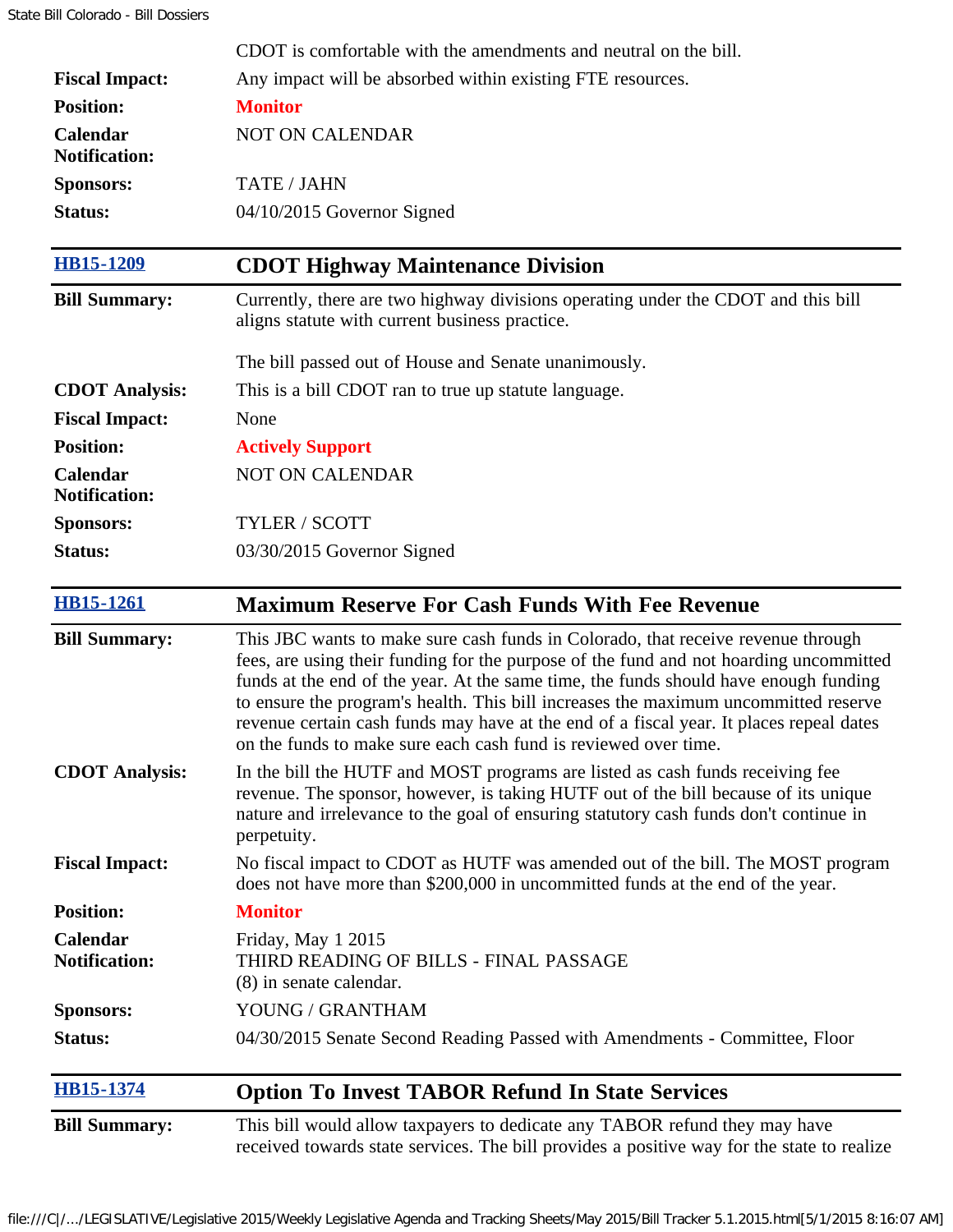|                                  | some of the revenues that otherwise would have been lost.                                                                                                                                                                                                                                                                                                                                                                                                                  |
|----------------------------------|----------------------------------------------------------------------------------------------------------------------------------------------------------------------------------------------------------------------------------------------------------------------------------------------------------------------------------------------------------------------------------------------------------------------------------------------------------------------------|
| <b>CDOT</b> Analysis:            | The specific impact of the bill is uncertain for CDOT. CDOT would not be negatively<br>impacted by this bill.                                                                                                                                                                                                                                                                                                                                                              |
| <b>Fiscal Impact:</b>            | If 'state services' includes transportation, then there could be a positive fiscal impact for<br>CDOT. However, it would be unclear as to what revenue would or could be sent to<br>CDOT as the Department does not receive general fund revenues currently.                                                                                                                                                                                                               |
| <b>Position:</b>                 | <b>Deliberating</b>                                                                                                                                                                                                                                                                                                                                                                                                                                                        |
| Calendar<br><b>Notification:</b> | Friday, May 1 2015<br>SENATE STATE, VETERANS, & MILITARY AFFAIRS COMMITTEE<br>Upon Adjournment SCR 356<br>(4) in senate calendar.                                                                                                                                                                                                                                                                                                                                          |
| <b>Sponsors:</b>                 | <b>COURT / STEADMAN</b>                                                                                                                                                                                                                                                                                                                                                                                                                                                    |
| Status:                          | 04/28/2015 Introduced In Senate - Assigned to State, Veterans, & Military Affairs                                                                                                                                                                                                                                                                                                                                                                                          |
| <b>HB15-1389</b>                 | <b>Create New Hospital Provider Fee Enterprise</b>                                                                                                                                                                                                                                                                                                                                                                                                                         |
| <b>Bill Summary:</b>             | The Speaker of the House introduced this bill in response to the Governor's request that<br>the Legislature address the TABOR revenue cap. State revenues have reached the<br>TABOR limit that triggers refunds sent back to taxpayers. If the revenue generated by<br>the hospital provider fee is exempted from the TABOR limits by creating an enterprise<br>fund, then there will be more room under that cap to fund transportation, education and<br>other programs. |
| <b>CDOT Analysis:</b>            | The revenue freed up under the cap by removing the hospital provider fee will also<br>bring down the TABOR requirement for refunds. SB 228 funding is limited by the<br>TABOR refund amounts so by removing these funds under TABOR, CDOT will<br>receive additional SB228 funding.                                                                                                                                                                                        |
| <b>Fiscal Impact:</b>            | Currently CDOT is projected to receive \$100M in SB228 funds over the next two<br>years and then the TABOR refund amounts are projected to zero out these funds<br>coming to CDOT. Under this proposal, CDOT has a much higher chance of realizing<br>all of the SB 228 funding during the specified five year timeframe.                                                                                                                                                  |
| <b>Position:</b>                 | <b>Monitor/Support</b>                                                                                                                                                                                                                                                                                                                                                                                                                                                     |
| Calendar<br><b>Notification:</b> | Friday, May 1 2015<br>Appropriations<br>9:00 a.m. Room LSB-A<br>$(12)$ in house calendar.                                                                                                                                                                                                                                                                                                                                                                                  |
| <b>Sponsors:</b>                 | <b>HULLINGHORST</b>                                                                                                                                                                                                                                                                                                                                                                                                                                                        |
| Status:                          | 04/30/2015 House Committee on Health, Insurance, & Environment Refer Unamended<br>to Appropriations                                                                                                                                                                                                                                                                                                                                                                        |
| <b>SB15-014</b>                  | <b>Medical Marijuana</b>                                                                                                                                                                                                                                                                                                                                                                                                                                                   |
| <b>Bill Summary:</b>             | This bill seeks to clarify some local government taxing authority for marijuana.                                                                                                                                                                                                                                                                                                                                                                                           |
|                                  | The bill is sitting in Appropriations.                                                                                                                                                                                                                                                                                                                                                                                                                                     |
| <b>CDOT</b> Analysis:            | CDOT monitoring to ensure no language introduced affecting CDOT funding.                                                                                                                                                                                                                                                                                                                                                                                                   |
| <b>Fiscal Impact:</b>            | No fiscal impact                                                                                                                                                                                                                                                                                                                                                                                                                                                           |
| <b>Position:</b>                 | <b>Monitor</b>                                                                                                                                                                                                                                                                                                                                                                                                                                                             |
| Calendar                         | Friday, May 1 2015                                                                                                                                                                                                                                                                                                                                                                                                                                                         |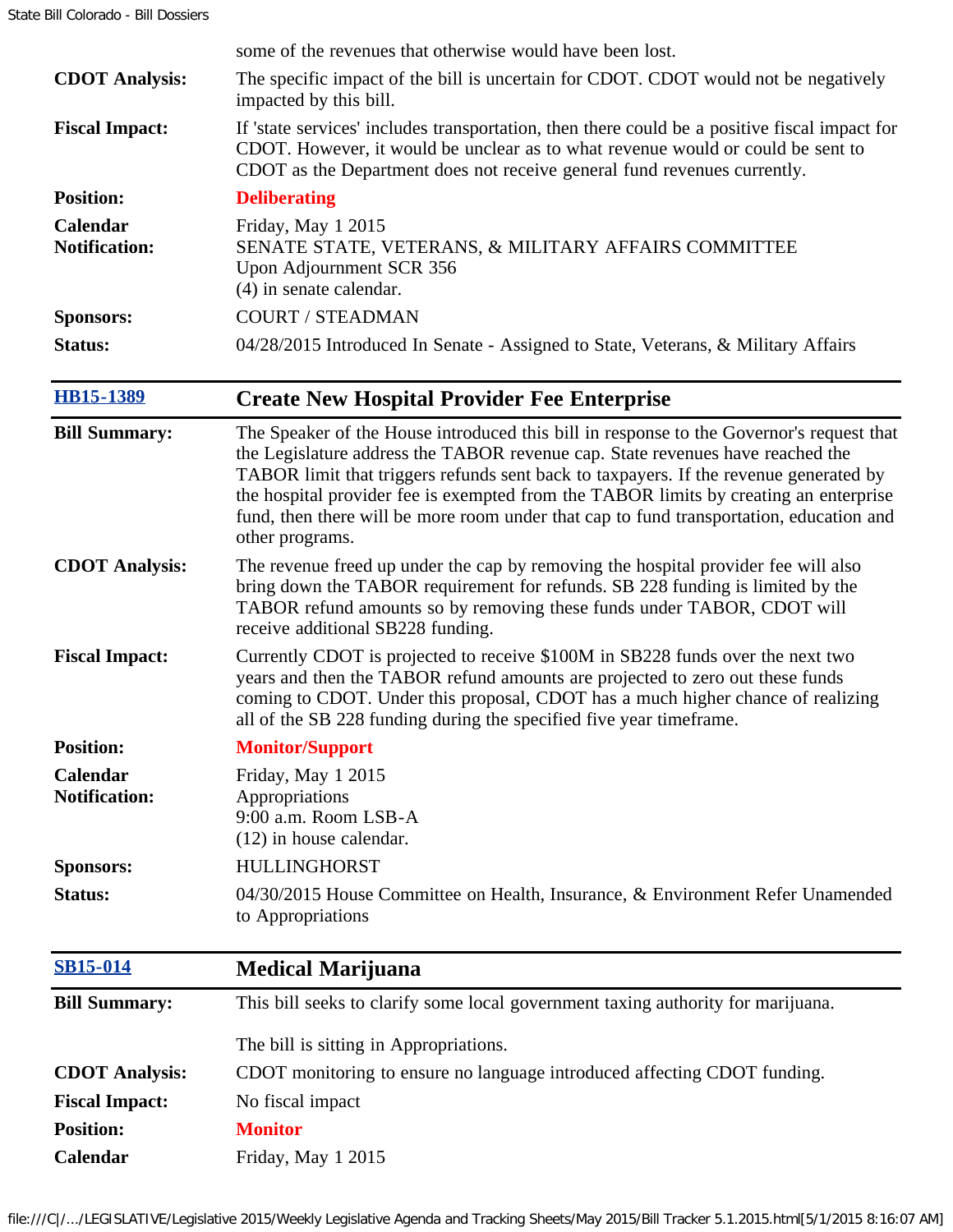State Bill Colorado - Bill Dossiers

| <b>Notification:</b>             | Appropriations<br>9:00 a.m. Room LSB-A<br>$(1)$ in house calendar.                                                                                                                                                                      |
|----------------------------------|-----------------------------------------------------------------------------------------------------------------------------------------------------------------------------------------------------------------------------------------|
| <b>Sponsors:</b>                 | <b>AGUILAR / SINGER</b>                                                                                                                                                                                                                 |
| <b>Status:</b>                   | 04/27/2015 House Committee on Agriculture, Livestock, & Natural Resources Refer<br>Amended to Appropriations                                                                                                                            |
| <b>SB15-018</b>                  | <b>Repeal Late Vehicle Registration Fee</b>                                                                                                                                                                                             |
| <b>Bill Summary:</b>             | This bill seeks to repeal the FASTER late fee.                                                                                                                                                                                          |
| <b>CDOT</b> Analysis:            | The fiscal impact on CDOT is significant and the Department opposes this loss of<br>revenue. The bill passed through the Senate on party line votes. It died an ignoble death<br>in the House with no testimony in support of the bill. |
| <b>Fiscal Impact:</b>            | \$10,536,000 in FY2016-17 and beyond.                                                                                                                                                                                                   |
| <b>Position:</b>                 | <b>Actively Oppose</b>                                                                                                                                                                                                                  |
| Calendar<br><b>Notification:</b> | <b>NOT ON CALENDAR</b>                                                                                                                                                                                                                  |
| <b>Sponsors:</b>                 | NEVILLE T. / NEVILLE P.                                                                                                                                                                                                                 |
| <b>Status:</b>                   | 03/18/2015 House Committee on State, Veterans, & Military Affairs Postpone<br>Indefinitely                                                                                                                                              |
| <b>SB15-022</b>                  | <b>Wildfire Risk Reduction Grant Program</b>                                                                                                                                                                                            |
| <b>Bill Summary:</b>             | This brings DNR money to local governments to help mitigate forest hazardous fuels<br>(i.e. dead/dying trees). The bill is in Appropriations.                                                                                           |
| <b>CDOT</b> Analysis:            | CDOT monitoring. It is possible that CDOT could be a partner with locals on a forest<br>thinning project along state roads.                                                                                                             |
| <b>Fiscal Impact:</b>            | No CDOT impact                                                                                                                                                                                                                          |
| <b>Position:</b>                 | <b>Monitor</b>                                                                                                                                                                                                                          |
| Calendar<br><b>Notification:</b> | <b>NOT ON CALENDAR</b>                                                                                                                                                                                                                  |
| <b>Sponsors:</b>                 | <b>ROBERTS</b>                                                                                                                                                                                                                          |
| <b>Status:</b>                   | 04/29/2015 House Committee on Agriculture, Livestock, & Natural Resources Refer<br>Unamended to Appropriations                                                                                                                          |
| <b>SB15-023</b>                  | <b>Off-highway Vehicle State Highway</b>                                                                                                                                                                                                |
| <b>Bill Summary:</b>             | Bill allows OHVs to cross state highways under certain circumstances.                                                                                                                                                                   |
|                                  | The bill passed both Houses and is awaiting the Governor's signature.                                                                                                                                                                   |
| <b>CDOT</b> Analysis:            | Sponsor amended the bill ensuring OHVs aren't allowed on state highways running<br>through metropolitan areas.                                                                                                                          |
| <b>Fiscal Impact:</b>            | No fiscal impact to CDOT, although look into FHWA statute.                                                                                                                                                                              |
| <b>Position:</b>                 | <b>Monitor</b>                                                                                                                                                                                                                          |
| Calendar<br><b>Notification:</b> | NOT ON CALENDAR                                                                                                                                                                                                                         |
| <b>Sponsors:</b>                 | <b>CROWDER</b>                                                                                                                                                                                                                          |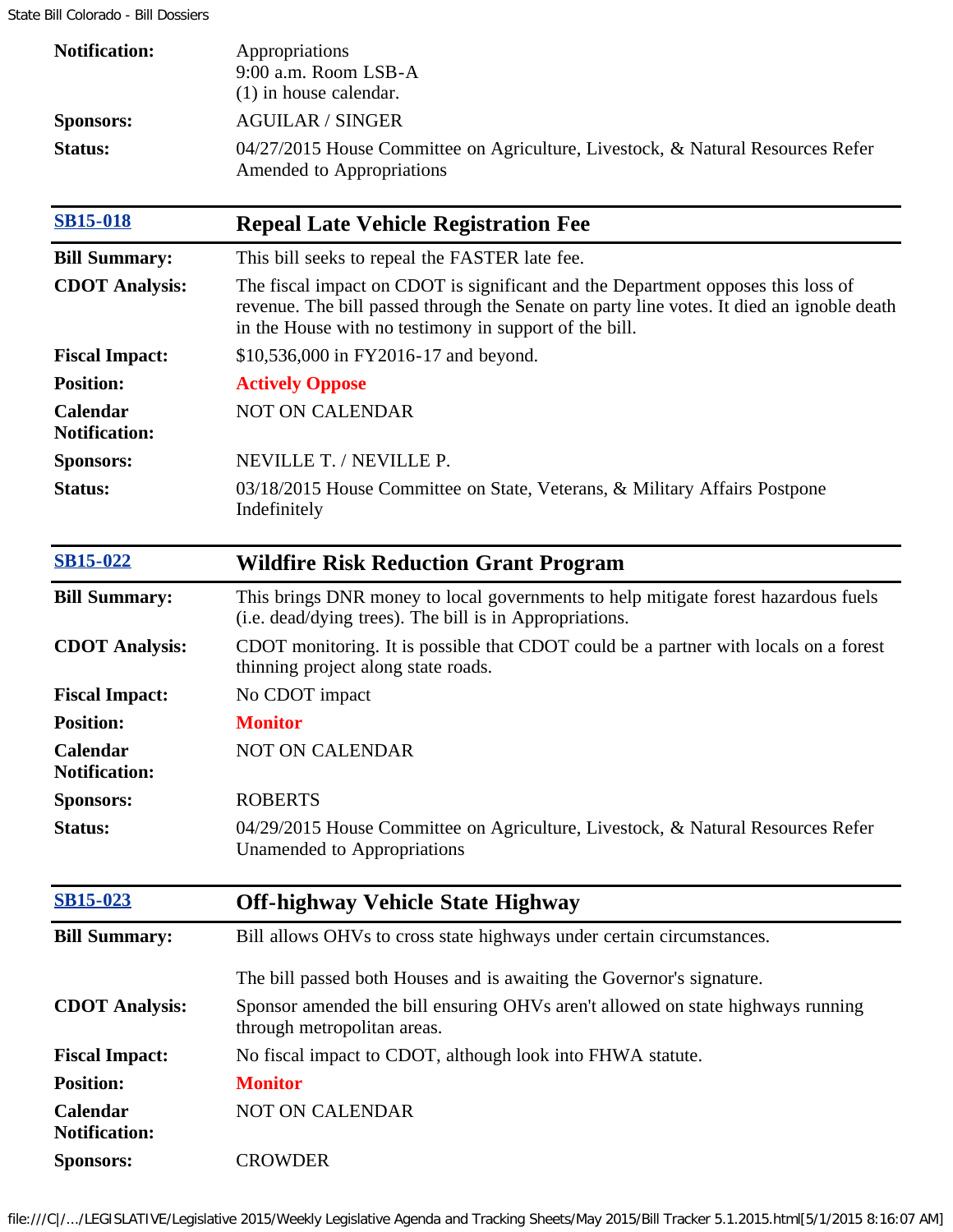| Status:                          | 03/13/2015 Governor Signed                                                                                                                                                                                                                                                                                                                                     |
|----------------------------------|----------------------------------------------------------------------------------------------------------------------------------------------------------------------------------------------------------------------------------------------------------------------------------------------------------------------------------------------------------------|
| <b>SB15-059</b>                  | <b>Use Of Unmanned Aerial Vehicles</b>                                                                                                                                                                                                                                                                                                                         |
| <b>Bill Summary:</b>             | This bill defines the instances when a law enforcement agency may use unmanned<br>aerial vehicles.                                                                                                                                                                                                                                                             |
|                                  | The bill died in Senate Judiciary.                                                                                                                                                                                                                                                                                                                             |
| <b>CDOT</b> Analysis:            | Many state departments worked with the sponsors to craft a strike below amendment<br>addressing concerns. The bill now just applies to any invasion of privacy and not all<br>use of the UAVs cameras.                                                                                                                                                         |
| <b>Fiscal Impact:</b>            | None                                                                                                                                                                                                                                                                                                                                                           |
| <b>Position:</b>                 | <b>Monitor</b>                                                                                                                                                                                                                                                                                                                                                 |
| Calendar<br><b>Notification:</b> | <b>NOT ON CALENDAR</b>                                                                                                                                                                                                                                                                                                                                         |
| <b>Sponsors:</b>                 | <b>NEWELL</b>                                                                                                                                                                                                                                                                                                                                                  |
| Status:                          | 02/25/2015 Senate Committee on Judiciary Postpone Indefinitely                                                                                                                                                                                                                                                                                                 |
| <b>SB15-080</b>                  | <b>Participation In PERA's Defined Contribution Plan</b>                                                                                                                                                                                                                                                                                                       |
| <b>Bill Summary:</b>             | Currently, only certain state employees may participate in PERA's defined contribution<br>plan. This bill allows all employees of a PERA-eligible employer to have the option of<br>the defined contribution plan. The bill passed the Senate, but died in House State<br>Affairs.                                                                             |
| <b>CDOT</b> Analysis:            | Technically the change would not directly affect CDOT employees as there is already<br>an option to choose between PERA's DB or DC plans. If this bill were to pass,<br>however, there is an assumption that more people would choose the DC plan thereby<br>reducing the amount of funds in the DB plan and creating a more uncertain future for<br>the fund. |
| <b>Fiscal Impact:</b>            | No direct fiscal impact to CDOT, possible future impacts to the DB PERA fund due to<br>more people choosing the DC PERA plan.                                                                                                                                                                                                                                  |
| <b>Position:</b>                 | <b>Monitor</b>                                                                                                                                                                                                                                                                                                                                                 |
| Calendar<br><b>Notification:</b> | <b>NOT ON CALENDAR</b>                                                                                                                                                                                                                                                                                                                                         |
| <b>Sponsors:</b>                 | <b>HILL</b>                                                                                                                                                                                                                                                                                                                                                    |
| Status:                          | 03/18/2015 House Committee on State, Veterans, & Military Affairs Postpone<br>Indefinitely                                                                                                                                                                                                                                                                     |
| <b>SB15-081</b>                  | <b>Use Lottery Money For Recreational Bicycle Trails</b>                                                                                                                                                                                                                                                                                                       |
| <b>Bill Summary:</b>             | This bill allowed for lottery funds to be used to provide infrastructure projects for<br>bicycles along state and local roads. The bill died in the Finance committee.                                                                                                                                                                                         |
| <b>CDOT</b> Analysis:            | While additional funding for bike lanes along roads would've been nice, there were two<br>concerns with this bill: one, it was unclear if CDOT was going to have extra<br>maintenance duties for bike paths in our right of ways, and two, the funding source was<br>always problematic.                                                                       |
| <b>Fiscal Impact:</b>            | None now.                                                                                                                                                                                                                                                                                                                                                      |
| <b>Position:</b>                 | <b>Monitor</b>                                                                                                                                                                                                                                                                                                                                                 |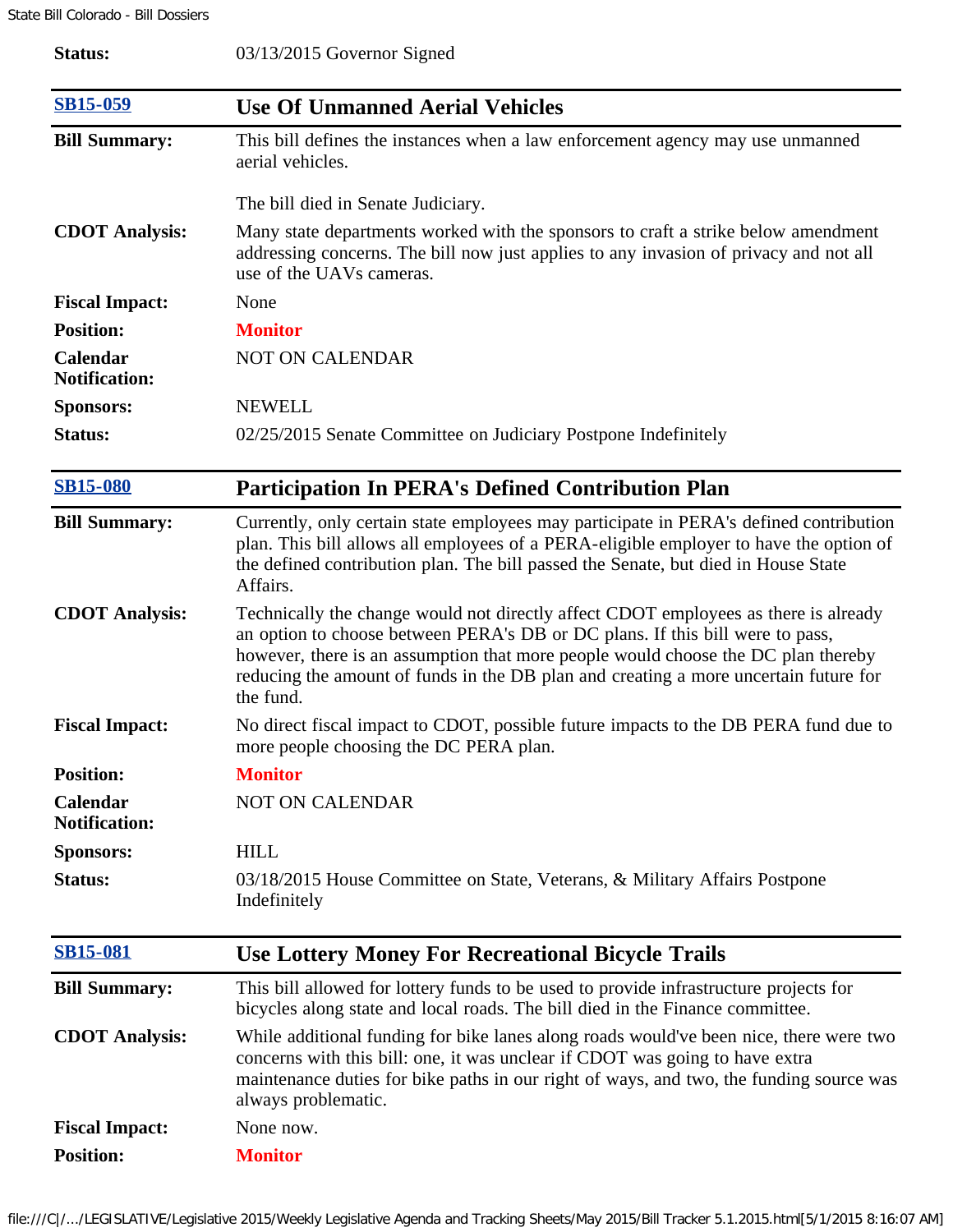| Calendar<br><b>Notification:</b>        | <b>NOT ON CALENDAR</b>                                                                                                                                                                                                                                                                                                                                                                                   |
|-----------------------------------------|----------------------------------------------------------------------------------------------------------------------------------------------------------------------------------------------------------------------------------------------------------------------------------------------------------------------------------------------------------------------------------------------------------|
| <b>Sponsors:</b>                        | <b>CROWDER</b>                                                                                                                                                                                                                                                                                                                                                                                           |
| Status:                                 | 01/29/2015 Senate Committee on Finance Postpone Indefinitely                                                                                                                                                                                                                                                                                                                                             |
| <b>SB15-090</b>                         | <b>Temporary Registration Document Standards</b>                                                                                                                                                                                                                                                                                                                                                         |
| <b>Bill Summary:</b>                    | Allows the Dept of Revenue to create rules guiding the development of new temporary<br>registration tags so law enforcement and tolling technology may better read them. Also<br>creates an electronic temporary licensing system.                                                                                                                                                                       |
| <b>CDOT</b> Analysis:                   | Stakeholders were able to come up with consensus language for the electronic<br>temporary plate system. CDOT's original bill language is still included as well. This<br>bill passed the Senate Transportation, Finance and Appropriations committees, as well<br>as second and third readings with only one no vote. It is headed to the House.                                                         |
| <b>Fiscal Impact:</b>                   | No fiscal impact to CDOT.                                                                                                                                                                                                                                                                                                                                                                                |
| <b>Position:</b>                        | <b>Actively Support</b>                                                                                                                                                                                                                                                                                                                                                                                  |
| Calendar<br><b>Notification:</b>        | <b>NOT ON CALENDAR</b>                                                                                                                                                                                                                                                                                                                                                                                   |
| <b>Sponsors:</b>                        | TODD / TYLER                                                                                                                                                                                                                                                                                                                                                                                             |
| <b>Status:</b>                          | 04/29/2015 House Committee on Finance Refer Unamended to Appropriations                                                                                                                                                                                                                                                                                                                                  |
| <b>SB15-097</b>                         | <b>Supplemental Needs Trust For Certain PERA Benefits</b>                                                                                                                                                                                                                                                                                                                                                |
| <b>Bill Summary:</b>                    | The bill allows a PERA retiree to designate a supplemental needs trust as a<br>cobeneficiary eligible to receive a continuing benefit upon the PERA retiree's death.<br>The bill also states that a supplemental needs trust is an eligible survivor under PERA<br>law and able to receive PERA survivor benefits as provided under the PERA law and<br>rules. The bill passed the Senate and the House. |
| <b>CDOT</b> Analysis:                   | CDOT will continue to monitor for state employees.                                                                                                                                                                                                                                                                                                                                                       |
| <b>Fiscal Impact:</b>                   | No fiscal impact                                                                                                                                                                                                                                                                                                                                                                                         |
| <b>Position:</b>                        | <b>Monitor</b>                                                                                                                                                                                                                                                                                                                                                                                           |
| <b>Calendar</b><br><b>Notification:</b> | <b>NOT ON CALENDAR</b>                                                                                                                                                                                                                                                                                                                                                                                   |
| <b>Sponsors:</b>                        | <b>AGUILAR / LANDGRAF</b>                                                                                                                                                                                                                                                                                                                                                                                |
| <b>Status:</b>                          | 04/16/2015 Governor Signed                                                                                                                                                                                                                                                                                                                                                                               |
| <b>SB15-134</b>                         | <b>Energy Cost-savings Contracts For Vehicle Fleets</b>                                                                                                                                                                                                                                                                                                                                                  |
| <b>Bill Summary:</b>                    | This bill allows more flexibility for state agencies in calculating annual cost payments<br>on a vehicle fleet operational and fuel cost-savings contract. The bill died in<br>committee.                                                                                                                                                                                                                |
| <b>CDOT</b> Analysis:                   | This bill would not apply to CDOT's fleet as the Department is not planning on<br>entering in to new energy cost saving contracts with a third party for the Department's<br>fleet.                                                                                                                                                                                                                      |
| <b>Fiscal Impact:</b>                   | None.                                                                                                                                                                                                                                                                                                                                                                                                    |
| <b>Position:</b>                        | <b>Monitor</b>                                                                                                                                                                                                                                                                                                                                                                                           |
| Calendar                                | <b>NOT ON CALENDAR</b>                                                                                                                                                                                                                                                                                                                                                                                   |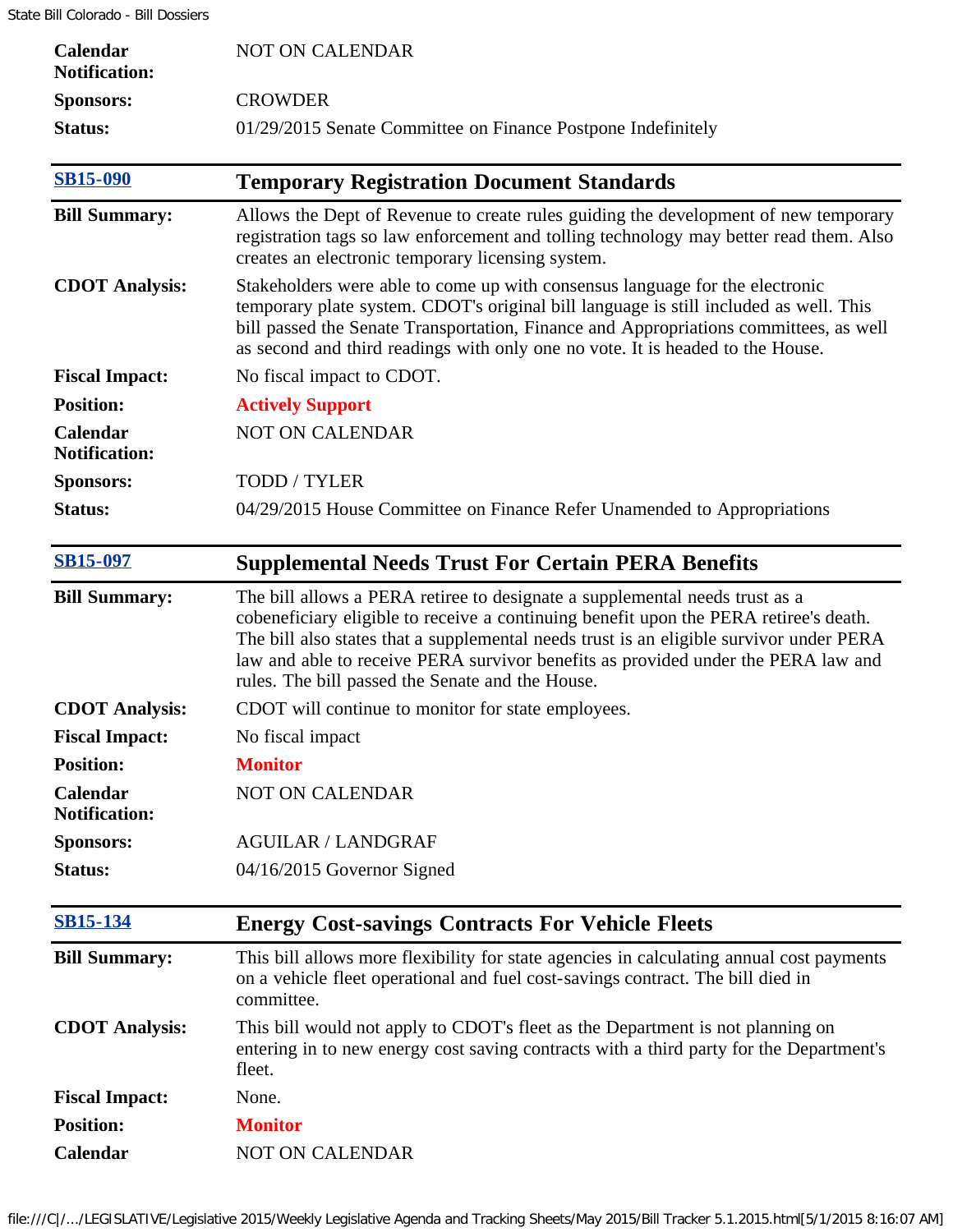| <b>Notification:</b>                    |                                                                                                                                                                                                                                                                                                                                                                                                                                                                                                                                                                     |
|-----------------------------------------|---------------------------------------------------------------------------------------------------------------------------------------------------------------------------------------------------------------------------------------------------------------------------------------------------------------------------------------------------------------------------------------------------------------------------------------------------------------------------------------------------------------------------------------------------------------------|
| <b>Sponsors:</b>                        | <b>JONES / TYLER</b>                                                                                                                                                                                                                                                                                                                                                                                                                                                                                                                                                |
| Status:                                 | $02/12/2015$ Senate Committee on Agriculture, Natural Resources, & Energy Postpone<br>Indefinitely                                                                                                                                                                                                                                                                                                                                                                                                                                                                  |
| <b>SB15-163</b>                         | <b>Suppl Approp Dept Transportation</b>                                                                                                                                                                                                                                                                                                                                                                                                                                                                                                                             |
| <b>Bill Summary:</b>                    | This is a guiding document for the JBC to do figure setting for CDOT's annual budget.<br>The bill is on the Governor's desk.                                                                                                                                                                                                                                                                                                                                                                                                                                        |
| <b>CDOT</b> Analysis:                   | Appropriations also include the rollover authority for the SRTS money CDOT<br>requested.                                                                                                                                                                                                                                                                                                                                                                                                                                                                            |
| <b>Fiscal Impact:</b>                   | The total is \$1.28 billion for the Department.                                                                                                                                                                                                                                                                                                                                                                                                                                                                                                                     |
| <b>Position:</b>                        | <b>Actively Support</b>                                                                                                                                                                                                                                                                                                                                                                                                                                                                                                                                             |
| Calendar<br><b>Notification:</b>        | <b>NOT ON CALENDAR</b>                                                                                                                                                                                                                                                                                                                                                                                                                                                                                                                                              |
| <b>Sponsors:</b>                        | <b>LAMBERT / HAMNER</b>                                                                                                                                                                                                                                                                                                                                                                                                                                                                                                                                             |
| Status:                                 | 03/11/2015 Governor Signed                                                                                                                                                                                                                                                                                                                                                                                                                                                                                                                                          |
| <b>SB15-165</b>                         | <b>Suppl Approp Capital Construction</b>                                                                                                                                                                                                                                                                                                                                                                                                                                                                                                                            |
| <b>Bill Summary:</b>                    |                                                                                                                                                                                                                                                                                                                                                                                                                                                                                                                                                                     |
| <b>CDOT</b> Analysis:                   | Includes annual appropriation of funds dedicated to CDOT under prior Ref C<br>language. The bill is on the Governor's desk waiting for his signature.                                                                                                                                                                                                                                                                                                                                                                                                               |
| <b>Fiscal Impact:</b>                   | \$500,000 to CDOT                                                                                                                                                                                                                                                                                                                                                                                                                                                                                                                                                   |
| <b>Position:</b>                        | <b>Actively Support</b>                                                                                                                                                                                                                                                                                                                                                                                                                                                                                                                                             |
| <b>Calendar</b><br><b>Notification:</b> | <b>NOT ON CALENDAR</b>                                                                                                                                                                                                                                                                                                                                                                                                                                                                                                                                              |
| <b>Sponsors:</b>                        | <b>LAMBERT / HAMNER</b>                                                                                                                                                                                                                                                                                                                                                                                                                                                                                                                                             |
| Status:                                 | 03/13/2015 Governor Signed                                                                                                                                                                                                                                                                                                                                                                                                                                                                                                                                          |
| <b>SB15-172</b>                         | <b>High-performance Transp Enterprise Accountability</b>                                                                                                                                                                                                                                                                                                                                                                                                                                                                                                            |
| <b>Bill Summary:</b>                    | This bill would make the HPTE commissioners Senate confirmed appointments and<br>add CDOT"s Executive Director as an ex officio member of the commission. The bill<br>also requires CDOT to hold town hall meetings at various times during the P3 process,<br>as well as provide final information to the general assembly. Additionally, the bill<br>requires CDOT to consider various transit options for any proposed P3 project and<br>mandates 10% of P3 funds go to transit. Finally, the bill would add 14 new reporting<br>requirements for CDOT annually. |
| <b>CDOT</b> Analysis:                   | This bill echos the bill last year that Sen. Jones introduced in response to the P3<br>agreement on US-36. While the bill codifies certain points from the Executive Order, it<br>goes further to create additional requirements on the Dept. The bill died in Senate<br>Trasportation on a party line vote.                                                                                                                                                                                                                                                        |
| <b>Fiscal Impact:</b>                   | There would be additional administrative costs associated with additional town hall<br>presentations as well as the additional reporting requirements to the legislature.                                                                                                                                                                                                                                                                                                                                                                                           |
| <b>Position:</b>                        | <b>Actively Oppose</b>                                                                                                                                                                                                                                                                                                                                                                                                                                                                                                                                              |
| Calendar                                | NOT ON CALENDAR                                                                                                                                                                                                                                                                                                                                                                                                                                                                                                                                                     |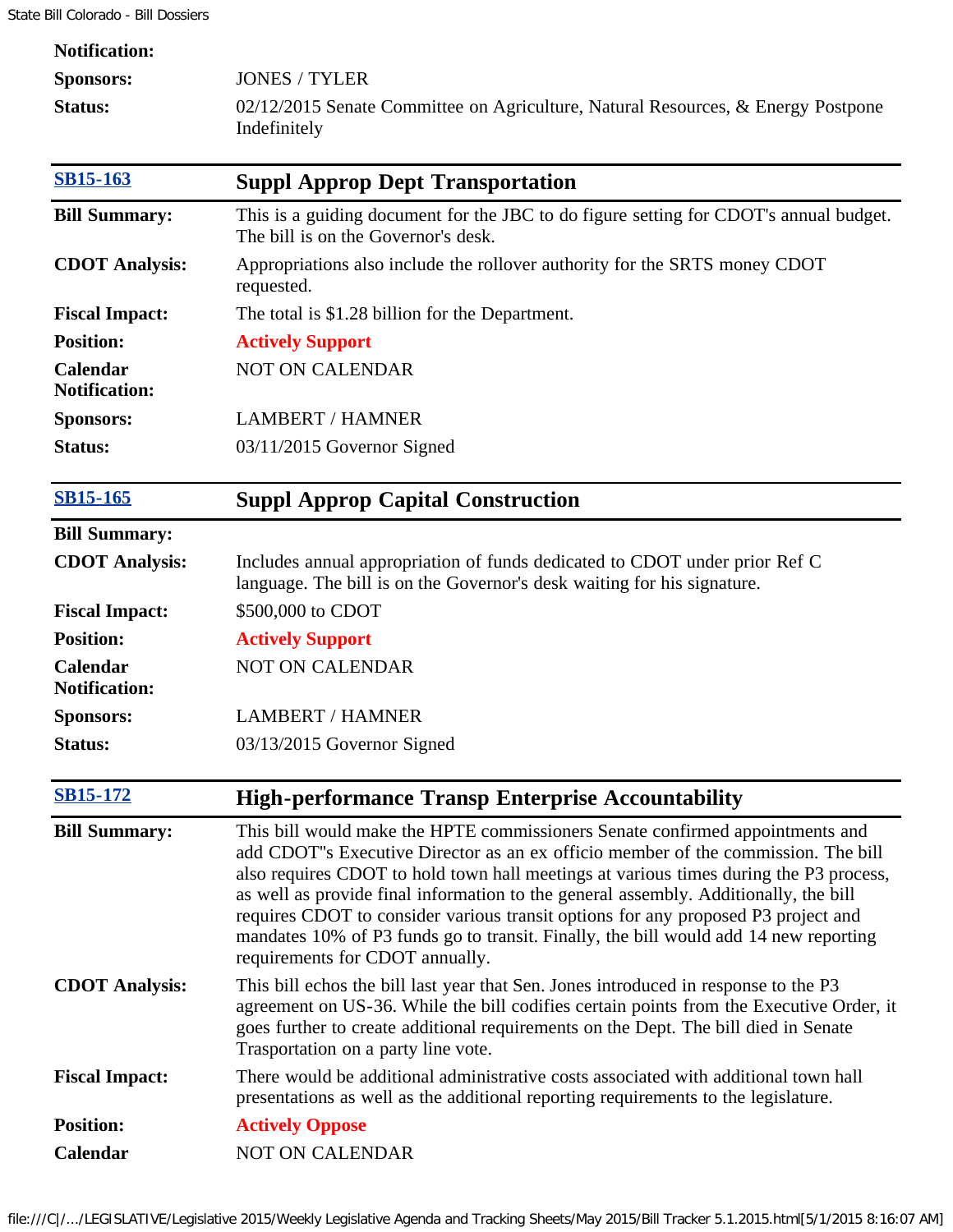| <b>Notification:</b>             |                                                                                                                                                                                                                                                                                                                                                                                                               |
|----------------------------------|---------------------------------------------------------------------------------------------------------------------------------------------------------------------------------------------------------------------------------------------------------------------------------------------------------------------------------------------------------------------------------------------------------------|
| <b>Sponsors:</b>                 | <b>JONES / FOOTE</b>                                                                                                                                                                                                                                                                                                                                                                                          |
| <b>Status:</b>                   | 02/19/2015 Senate Committee on Transportation Postpone Indefinitely                                                                                                                                                                                                                                                                                                                                           |
| <b>SB15-176</b>                  | <b>Southwest Chief Rail Commission Spending Authority</b>                                                                                                                                                                                                                                                                                                                                                     |
| <b>Bill Summary:</b>             | The bill removes the requirement for Kansas and New Mexico to agree on financial<br>contributions prior to the Southwest Chief Rail Line Economic Development<br>Commission to spend money on development and maintenance. It also would ask<br>Amtrak to consider adding a rail stop in Pueblo and would require Amtrak and BNSF<br>railroads to commit in writing to spending \$16M in repairs on the line. |
| <b>CDOT</b> Analysis:            |                                                                                                                                                                                                                                                                                                                                                                                                               |
| <b>Fiscal Impact:</b>            | The bill asks for a general fund appropriation of \$8.91M.                                                                                                                                                                                                                                                                                                                                                    |
| <b>Position:</b>                 | <b>Monitor</b>                                                                                                                                                                                                                                                                                                                                                                                                |
| Calendar<br><b>Notification:</b> | NOT ON CALENDAR                                                                                                                                                                                                                                                                                                                                                                                               |
| <b>Sponsors:</b>                 | <b>GARCIA / SALAZAR</b>                                                                                                                                                                                                                                                                                                                                                                                       |
| Status:                          | 04/17/2015 Senate Committee on Appropriations Postpone Indefinitely                                                                                                                                                                                                                                                                                                                                           |
| <b>SB15-179</b>                  | <b>US Highway 50 Economic Benefits Study</b>                                                                                                                                                                                                                                                                                                                                                                  |
| <b>Bill Summary:</b>             | This bill asked CDOT to conduct a study of economic benefits provided by US-50<br>between the Kansas border and US-285, as well as opportunities to increase those<br>benefits. The bill died in committee on a partisan vote, largely based off of CDOT's<br>public commitment to participate in a study over the interim.                                                                                   |
| <b>CDOT Analysis:</b>            | CDOT is supportive of the idea that US50 is an important corridor for the southern part<br>of the state. Before the bill died members amended it to ensure gifts/grants/and<br>donations are the funding for any study that may occur.                                                                                                                                                                        |
| <b>Fiscal Impact:</b>            | The only fiscal impact for CDOT will be staff time in contributing data to the eco devo<br>conversations over the interim, and possibly some printing costs for a report.                                                                                                                                                                                                                                     |
| <b>Position:</b>                 | <b>Monitor/Support</b>                                                                                                                                                                                                                                                                                                                                                                                        |
| Calendar<br><b>Notification:</b> | <b>NOT ON CALENDAR</b>                                                                                                                                                                                                                                                                                                                                                                                        |
| <b>Sponsors:</b>                 | <b>GARCIA / ESGAR</b>                                                                                                                                                                                                                                                                                                                                                                                         |
| Status:                          | 03/12/2015 Senate Committee on Transportation Postpone Indefinitely                                                                                                                                                                                                                                                                                                                                           |
| <b>SB15-180</b>                  | <b>Regulatory Reform Act 2015</b>                                                                                                                                                                                                                                                                                                                                                                             |
| <b>Bill Summary:</b>             | This bill establishes a process for small businesses to receive information about state<br>department rules. If a small business violates a new rule, a state agency is required to<br>issue a written warning and engage the business in educational outreach as to the<br>methods of complying with the new rule. The bill passed the Senate and is in the<br>House.                                        |
| <b>CDOT</b> Analysis:            | The bill applies to CDOT rules only if a small business breaks a minor rule, i.e.<br>administrative/record keeping/filing reports. If a small business breaks a rule, the<br>Department sends them a letter first and works with them to ensure compliance in the<br>future.                                                                                                                                  |
| <b>Fiscal Impact:</b>            | None to CDOT                                                                                                                                                                                                                                                                                                                                                                                                  |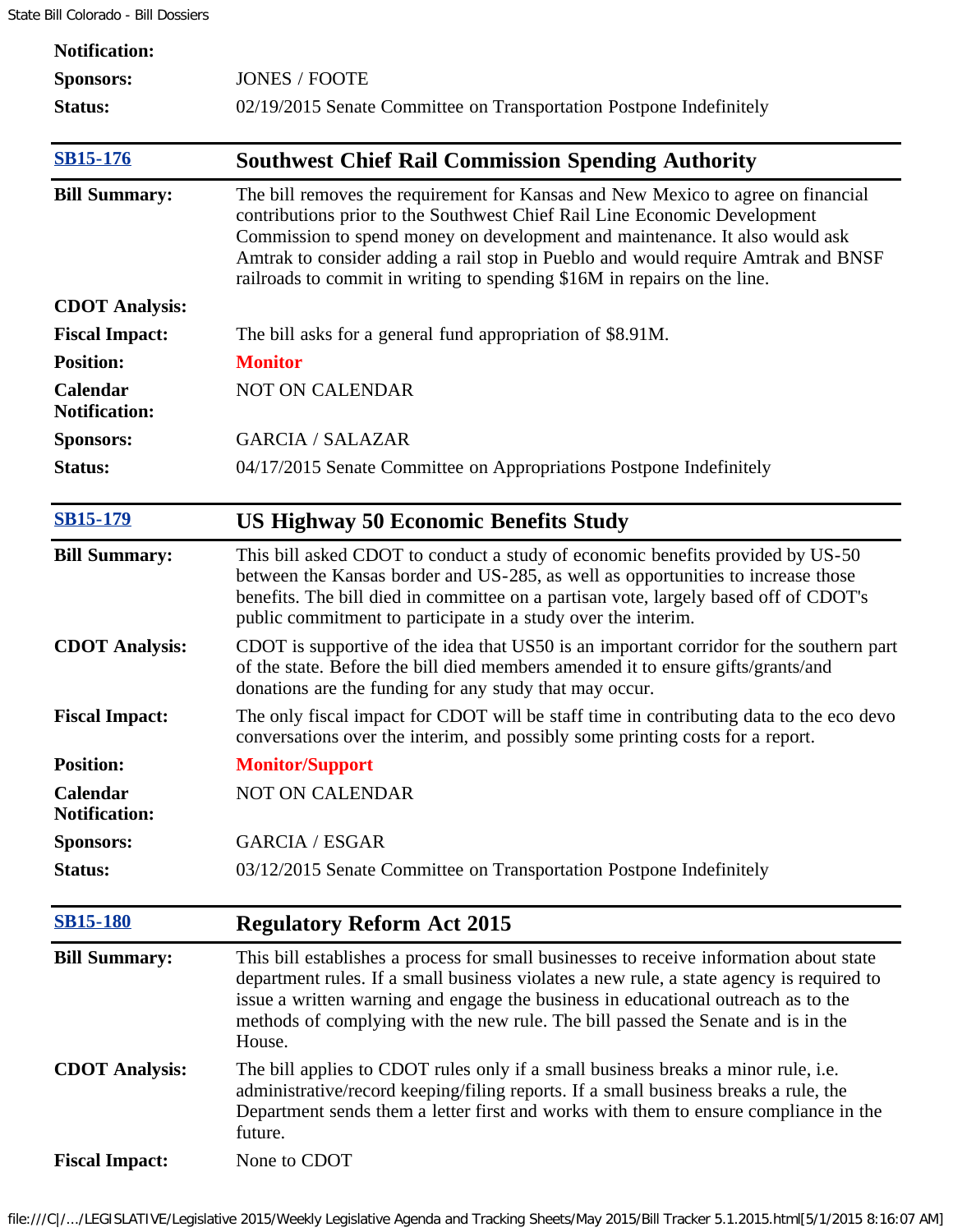| <b>Position:</b>                 | <b>Monitor</b>                                                                                                                                                                                                                                                                                                                                                                                                                                                                                                                  |
|----------------------------------|---------------------------------------------------------------------------------------------------------------------------------------------------------------------------------------------------------------------------------------------------------------------------------------------------------------------------------------------------------------------------------------------------------------------------------------------------------------------------------------------------------------------------------|
| Calendar<br><b>Notification:</b> | <b>NOT ON CALENDAR</b>                                                                                                                                                                                                                                                                                                                                                                                                                                                                                                          |
| <b>Sponsors:</b>                 | NEVILLE T. / NEVILLE P.                                                                                                                                                                                                                                                                                                                                                                                                                                                                                                         |
| <b>Status:</b>                   | 03/30/2015 House Committee on State, Veterans, & Military Affairs Postpone<br>Indefinitely                                                                                                                                                                                                                                                                                                                                                                                                                                      |
| <b>SB15-211</b>                  | <b>Automatic Funding For Capital Assets</b>                                                                                                                                                                                                                                                                                                                                                                                                                                                                                     |
| <b>Bill Summary:</b>             | This JBC bill seeks to implement an accounting method for State agencies to increase<br>capital construction funds in the state. Each agency that receives an allocation of cash<br>funds for a capital construction project, will figure out an annual depreciation-lease<br>equivalent payment through the operating budget equal to the depreciation of the<br>capital asset acquired. The controller will then credit the depreciation-lease equivalent<br>to the capital construction fund for future use for that agency. |
| <b>CDOT</b> Analysis:            | The bill impacts CDOT only to the extent that the capital construction funds received<br>are used for a project that can be depreciated. CDOT makes that determination already<br>and creates a depreciation schedule under federal accounting guidelines which would<br>comply with this bill.                                                                                                                                                                                                                                 |
| <b>Fiscal Impact:</b>            | CDOT receives \$500K annually for capital construction projects. This bill would apply<br>to those funds if the capital construction project may be depreciated.                                                                                                                                                                                                                                                                                                                                                                |
| <b>Position:</b>                 | <b>Monitor</b>                                                                                                                                                                                                                                                                                                                                                                                                                                                                                                                  |
| Calendar<br><b>Notification:</b> | <b>NOT ON CALENDAR</b>                                                                                                                                                                                                                                                                                                                                                                                                                                                                                                          |
| <b>Sponsors:</b>                 | <b>LAMBERT / RANKIN</b>                                                                                                                                                                                                                                                                                                                                                                                                                                                                                                         |
| Status:                          | 04/29/2015 Sent to the Governor                                                                                                                                                                                                                                                                                                                                                                                                                                                                                                 |
| <b>SB15-212</b>                  | <b>Storm Water Facilities Not Injure Water Rights</b>                                                                                                                                                                                                                                                                                                                                                                                                                                                                           |
| <b>Bill Summary:</b>             | Under current administrative practice, facilities that are designed to detain storm water<br>for environmental and public safety purposes may be required to release water to avoid<br>injury to water rights. The bill specifies that storm water detention and infiltration<br>facilities and post-wildland fire facilities do not injure water rights.                                                                                                                                                                       |
| <b>CDOT</b> Analysis:            | CDOT owns and operates 350 of these types of structures per regulation under the<br>Clean Water Act as a part of our Municipal Separate Stormwater (MS4) permit. The<br>Div of Water Resources has an amendment that will clarify that CDOT's stormwater<br>structures are not part of the 72 hour designation rule.                                                                                                                                                                                                            |
| <b>Fiscal Impact:</b>            | With CDWR's amendment stating that CDOT facilities are exempt, there will be no<br>impact on CDOT's existing or future building projects.                                                                                                                                                                                                                                                                                                                                                                                       |
| <b>Position:</b>                 | <b>Monitor</b>                                                                                                                                                                                                                                                                                                                                                                                                                                                                                                                  |
| Calendar<br><b>Notification:</b> | Friday, May 1 2015<br>THIRD READING OF BILLS - FINAL PASSAGE<br>(6) in house calendar.                                                                                                                                                                                                                                                                                                                                                                                                                                          |
| <b>Sponsors:</b>                 | SONNENBERG / WINTER                                                                                                                                                                                                                                                                                                                                                                                                                                                                                                             |
| <b>Status:</b>                   | 04/30/2015 House Second Reading Special Order - Passed with Amendments -<br>Committee                                                                                                                                                                                                                                                                                                                                                                                                                                           |
| SB15-272                         | <b>Auth New Transportation Revenue Anticipation Notes</b>                                                                                                                                                                                                                                                                                                                                                                                                                                                                       |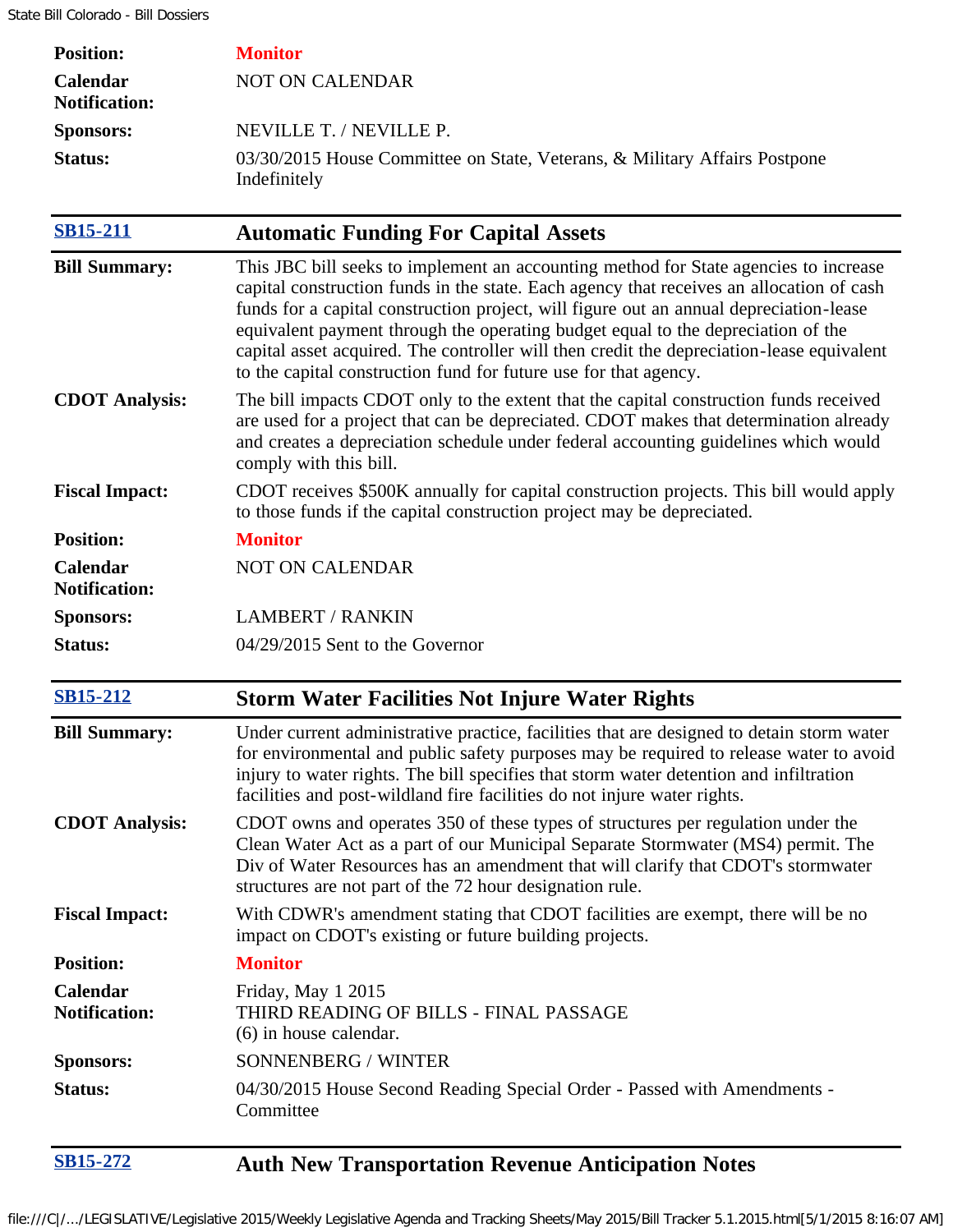| <b>Bill Summary:</b>             | This bill refers to the ballot a question to allow CDOT to bond for up to \$3.5B to<br>complete the 228 project list and some other additional projects.                                                                                                                                                                                                                                                                                                    |
|----------------------------------|-------------------------------------------------------------------------------------------------------------------------------------------------------------------------------------------------------------------------------------------------------------------------------------------------------------------------------------------------------------------------------------------------------------------------------------------------------------|
| <b>CDOT</b> Analysis:            | The bill is very problematic for CDOT for a variety of reasons. Primarily, the fiscal<br>impact (see below) is significant. Furthermore, the bill dictates a project list in statute<br>that the Transportation Committee has not approved; it places additional contract<br>requirements for CDOT in statute; and, would impact ongoing operations and<br>maintenance over the next 20 years.                                                              |
| <b>Fiscal Impact:</b>            | The bill does not provide for additional funds to cover the bond payments into the<br>future. CDOT would pay up to \$2B in interest on the new bonds, however, the funding<br>identified in the bill is the SB 228 funds which are not a reliable source of revenue for<br>the Department. Additionally, the existing \$167M that CDOT pays on current bond<br>obligations would not go to the planned projects but instead to the new bond<br>obligations. |
| <b>Position:</b>                 | <b>Actively Oppose</b>                                                                                                                                                                                                                                                                                                                                                                                                                                      |
| Calendar<br><b>Notification:</b> | <b>NOT ON CALENDAR</b>                                                                                                                                                                                                                                                                                                                                                                                                                                      |
| <b>Sponsors:</b>                 | <b>BAUMGARDNER / DELGROSSO</b>                                                                                                                                                                                                                                                                                                                                                                                                                              |
| Status:                          | 04/30/2015 Senate Third Reading Passed - No Amendments                                                                                                                                                                                                                                                                                                                                                                                                      |
| <b>SB15-275</b>                  | <b>Protections Information Provided General Assembly</b>                                                                                                                                                                                                                                                                                                                                                                                                    |
| <b>Bill Summary:</b>             | This bill would allow the General Assembly to be a 'health oversight agency' which<br>vests the Legislature with the authority to receive confidential medical related HIPAA<br>information. The intent is to protect whistleblowers, allowing them to send information<br>to legislators, who then have the statutory requirements to hold the information<br>confidential under the bill.                                                                 |
| <b>CDOT</b> Analysis:            | The bill opens a host of legal questions about the Legislature's authority on oversight<br>of the state's health care system. Additionally, the bill provides new whistleblower<br>protections that could lead to state department employees leaking confidential<br>information to legislators.                                                                                                                                                            |
| <b>Fiscal Impact:</b>            | None identified.                                                                                                                                                                                                                                                                                                                                                                                                                                            |
|                                  |                                                                                                                                                                                                                                                                                                                                                                                                                                                             |
| <b>Position:</b>                 | <b>Monitor/Oppose</b>                                                                                                                                                                                                                                                                                                                                                                                                                                       |
| Calendar<br><b>Notification:</b> | Friday, May 1 2015<br><b>GENERAL ORDERS - SECOND READING OF BILLS</b><br>$(1)$ in senate calendar.                                                                                                                                                                                                                                                                                                                                                          |
| <b>Sponsors:</b>                 | LAMBERT / HULLINGHORST                                                                                                                                                                                                                                                                                                                                                                                                                                      |
| Status:                          | 04/30/2015 Senate Second Reading Laid Over Daily - No Amendments                                                                                                                                                                                                                                                                                                                                                                                            |
| <b>SB15-276</b>                  | <b>Voter Approval For Use Of Red Light Cameras</b>                                                                                                                                                                                                                                                                                                                                                                                                          |
| <b>Bill Summary:</b>             | This bill requires the state and local governments to ask voters for permission to use<br>red light cameras. If the state or locals do not use red light cameras now, voters must<br>approve before the government can use teh cameras. If cameras are in use today, then<br>the governments must get voter permission during the 2016 general election.                                                                                                    |
| <b>CDOT</b> Analysis:            | CDOT does not use red light cameras for traffic enforcement.                                                                                                                                                                                                                                                                                                                                                                                                |
| <b>Fiscal Impact:</b>            | None to CDOT                                                                                                                                                                                                                                                                                                                                                                                                                                                |